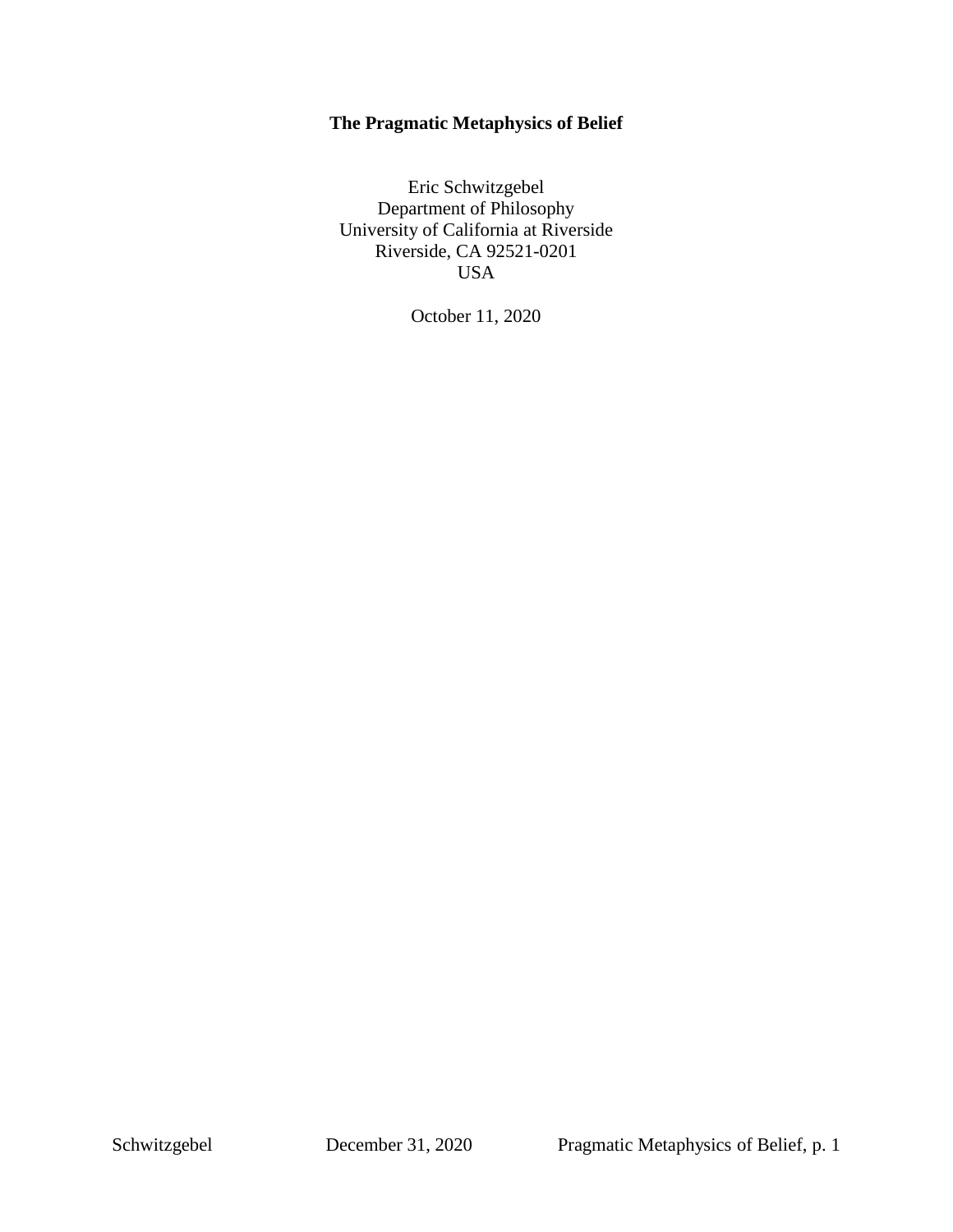# **The Pragmatic Metaphysics of Belief**

Abstract: On an *intellectualist* approach to belief, the intellectual endorsement of a proposition (such as "The working poor deserve as much respect as the handsomely paid") is sufficient or nearly sufficient for believing it. On a *pragmatic* approach to belief, intellectual endorsement is not enough. Belief is behaviorally demanding. To really, fully believe, you must also "walk the walk." This chapter argues that the pragmatic approach is preferable on pragmatic grounds: It rightly directs our attention to what matters most in thinking about belief.

Word Count: approx. 11,000 words including references and notes Keywords: behavior, belief, endorsement, intellectualism, pragmatism, proposition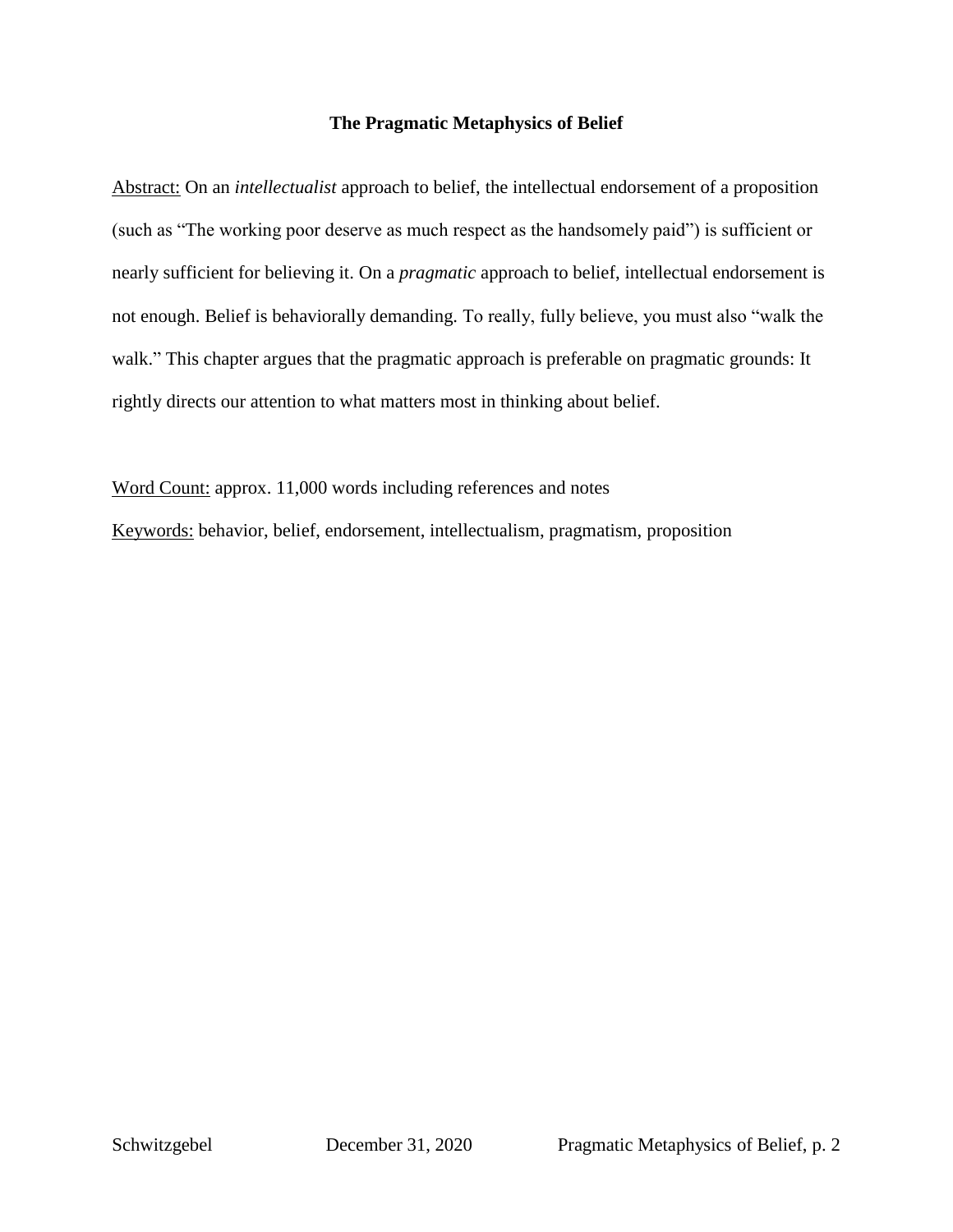#### **The Pragmatic Metaphysics of Belief**

## 1. Introduction

If asked to list three beliefs that matter to me, I might offer the following:

- 1. that my children's happiness is far more important than their academic or financial success;
- 2. that women and men are equally moral and equally intelligent;
- 3. that most people are basically good at heart.

I care that I believe these things. I want to be the kind of person who believes such things. I feel as though if I didn't believe these things, it would be rather sad.

I also feel like I am saying something true when I assert these propositions. When I pause to reflect on the matter, I feel sincere inner assent. I feel confident that these claims are correct. I explicitly and consciously judge them to be so. In other words, I *intellectually endorse* these propositions.

On one view of belief, intellectual endorsement is sufficient for belief—or nearly sufficient, or sufficient in normal circumstances. If upon reflection I say "Most people are basically good at heart" with a feeling of confidence and sincerity, then that's what I believe. My beliefs are, so to speak, written on the face of my intellectual endorsements. Let's call this view *intellectualism* about belief.

On another view, intellectual endorsement isn't enough for belief. To determine whether I genuinely believe the propositions I sincerely affirm, we must inquire further. We must look at my overall pattern of actions and reactions, or at how I live my life generally. Do I in fact tend to treat my children's happiness as far more important than their academic success? For instance, am I generally more heartened by signs of their emotional health than by their good grades?

Schwitzgebel December 31, 2020 Pragmatic Metaphysics of Belief, p. 3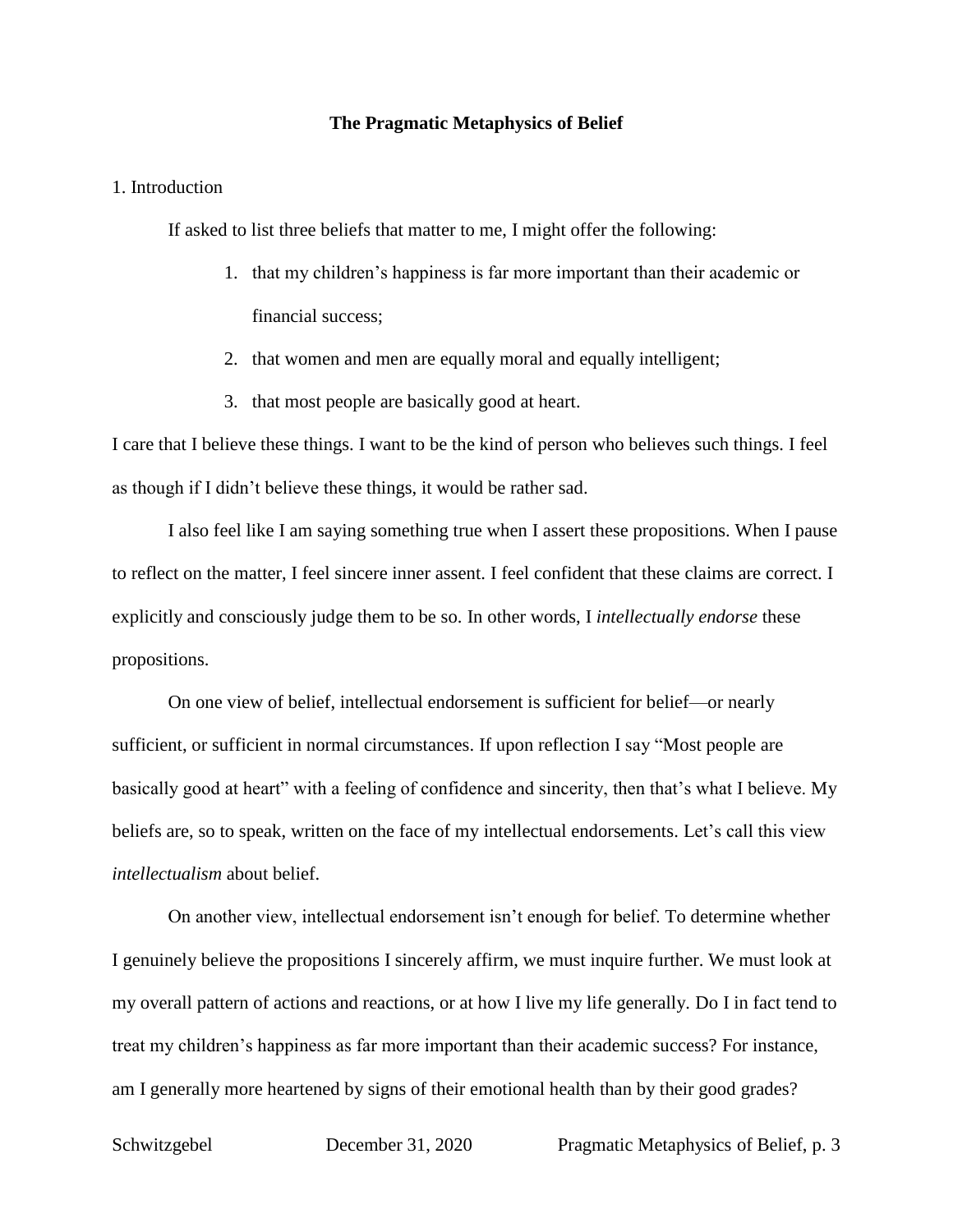Similarly, in my day-to-day interactions with women and men, do I tend to treat them as intellectually and morally equal? For instance, am I as ready to attribute academic brilliance to a woman as to a man? If I do not generally act and react in a way that reflects the wise, egalitarian, uncynical vision that I proudly endorse in affirming propositions 1–3, then, on this second type of view, it's not quite right to say that I really or fully have those beliefs. I might simply fail to have those beliefs. Alternatively, it might be best to describe me as being in a muddy, inconsistent, indeterminate, or in-betweenish state (Schwitzgebel 2001, 2010). Let's call a view of belief *pragmatist* if it treats belief as behaviorally demanding in this way.<sup>1</sup>

In this essay, I will argue for a pragmatic approach to belief and against an intellectualist approach. I will argue that the pragmatic approach is preferable because it better expresses our values, keeps our disciplinary focus on what is important, and encourages salutary selfexamination. It directs our attention to what we ought to care about most in thinking about belief: our overall ways of acting in and reacting to the world.

The approach I favor is pragmatist in two distinct ways. First, it fits with the pragmatist tradition of Bain (1868/1973), Peirce (1877, 1878), James (1896/1912, 1907/2004), and Dewey  $(1920/1957, 1938)^2$  in emphasizing behavioral patterns as central to belief. Second, it is metaphilosophically pragmatic in relying on pragmatic criteria to choose among competing metaphysical approaches, as I will now explain.<sup>3</sup>

 $<sup>1</sup>$  The "phenomenal, dispositional account of belief" I articulate in other work</sup> (Schwitzgebel 2002, 2013) is behaviorally demanding in the relevant sense, since on that view behavioral dispositions are partly constitutive of believing. However, in this article I do not want to presuppose that the reader agrees with my dispositional approach. I hope that the view I defend in this essay will be attractive to readers with a variety of views about the nature of belief.

<sup>&</sup>lt;sup>2</sup> However, Dewey tended to prefer the terms "judgment," "knowledge," and "assertability" to "belief" (see 1938: 7; Brown 2015).

 $3$  For similar metaphilosophical pragmatism about belief, see Zimmerman (2018) and Poslajko (forthcoming).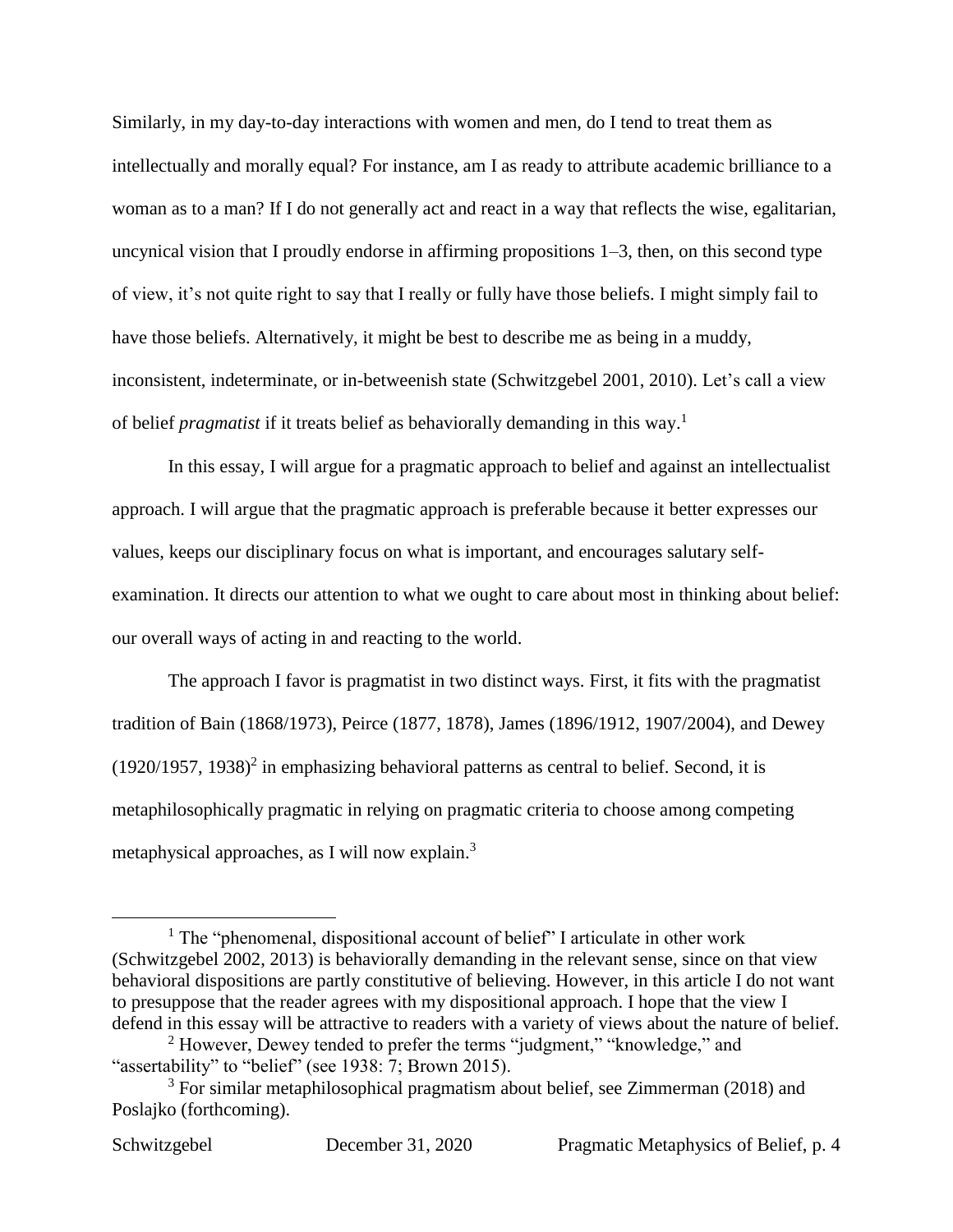## 2. Pragmatic metaphysics generally

Sometimes the world divides itself into neat types—neat enough that you can more or less just point your science at it and straightforwardly sort the *A*s from the *B*s. Other times, the world is fuzzy-bordered, full of intermediate cases and cases where plausible criteria conflict. When the world is the latter way, we sometimes face *antecedently open cases*. In antecedently open cases, the world does not force a classificational scheme upon us. You could classify the case as an *A* without doing too much violence to the phenomena, or you could classify it as a *B*, or you could just leave it indeterminate or intermediate.

Antecedently open cases are, or can be, decision points. If there's more than one way to build a legitimate metaphysics or classificational scheme, you have some options. You can consider whether you *want* to classify the thing in question as an *A*. Would there be some advantage to thinking of category "A" so that it includes the case? Or is it better to think of "A" in a way that excludes the case or leaves it intermediate? Such decisions can and often do reflect our interests and values, at least implicitly. Moreover, such decisions can and often do shape future choices and values, influencing both how we think about that particular type of case and how we think about category "A" in general.

*Pragmatic metaphysics* is metaphysics done with these thoughts explicitly in mind. For instance: There are lots of ways of thinking about what a *person* is. Usually the cases are not antecedently open. You are a person; I am a person; this coffee mug is not a person. It wouldn't be reasonable to adopt a classificational scheme that yielded a different result than that. However, some interesting cases appear to be antecedently open, breaking in different directions depending on what criteria are emphasized: a fetus, a human without much cortex, a hypothetical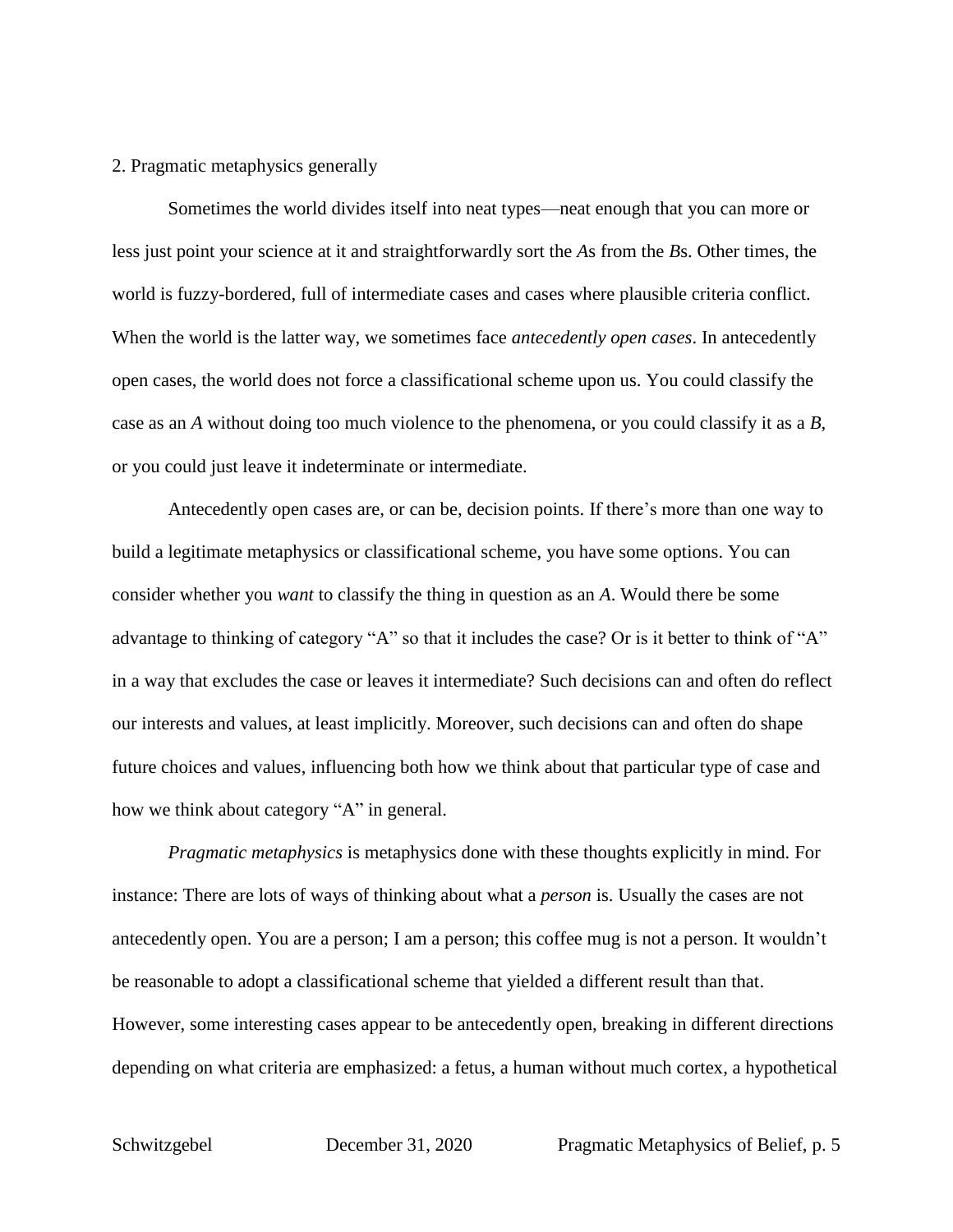conscious robot, a hypothetical enhanced dog. The world does not seem to force a classificational scheme that sorts all such cases neatly into persons and non-persons. We can choose to think of personhood in a way that includes various antecedently open cases, excludes them, or leaves them intermediate. In doing so, we both express and buttress certain values, for example about what sorts of beings deserve the highest level of moral consideration.

I am drawing here on three strands of thought in recent philosophy. One is the strand pursued by the self-avowed later pragmatists, such as Richard Rorty (1980/2010, 1993/2010) and Hilary Putnam (1990), who viewed all classificational decisions as pragmatically governed but who are also sometimes interpreted as embracing more radically open views about the classificational possibilities than the view I am endorsing here. <sup>4</sup> Another strand is the pragmatic strand pursued in post-Kuhnian philosophy of science, especially by the "Stanford School" thinkers, who see the world as sufficiently complex that it defies simple modeling. On this view, theory choice and model choice nearly always involve evaluating, on pragmatic grounds, tradeoffs among virtues such as simplicity, social utility, future research promise, and relative accuracy across ranges of phenomena of interest (Cartwright 1983, 1999; Dupré 1993; Horst 2016; and relatedly, Carnap's 1950 pragmatic approach to "explication"). A third strand is the view in metaethics and meta-metaphysics that treats some of the debates in these areas as linguistic disputes but does not dismiss such disputes as trivial. Given how much can ride on choices of language, disputants in ethics and metaphysics can sometimes be interpreted as (implicitly or explicitly) disagreeing not primarily about non-normative facts but instead about the normative issue of how words such as "race" or "torture" *should* be used (Haslanger 2012;

<sup>4</sup> See Page (2006) in defense of a relatively moderate reading of Rorty and Putnam.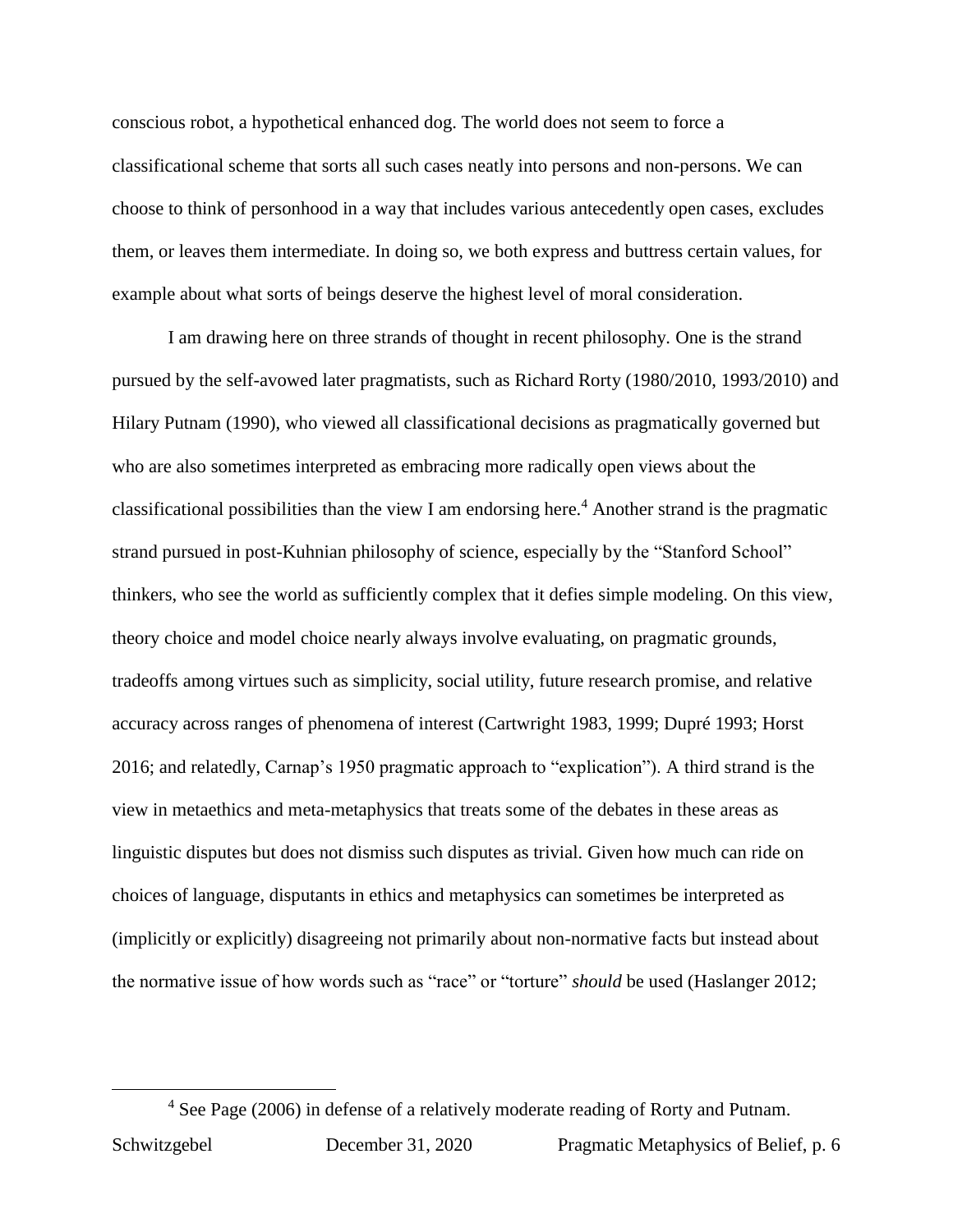Plunkett and Sundell 2013; Plunkett 2015; Thomasson 2017; Novaes 2018; see also Cappelen 2018 and Poslajko forthcoming on "conceptual engineering").

Pragmatic metaphysics requires that there not always be a single best way of classifying things, independent of our projects and interests. It requires enough fuzziness or multivocality that we can legitimately appeal to our projects and interests in favoring one articulation of our metaphysical categories over another.

Pragmatic metaphysics, as I intend the label, does not require any radical anti-realist commitments—no commitment, for example, to a realm of value that transcends all facts. Nor does it require that all metaphysical theses be decided on pragmatic grounds. It requires only this: that metaphysical disputes often turn on conceptual or terminological choices that are, or should be, responsive to our projects, interests, or values. This view is, I hope, rather bland. Despite the blandness of this form of pragmatism, its denial is implicit in discourses that proceed as though legitimate metaphysical argumentation could only appeal to interest-invariant empirical facts and a priori truths.

The human mind is a complex, fuzzy-bordered thing, right at the center of our values. Because it is complex and fuzzy-bordered, tricky classificational questions will arise, along with many antecedently open cases—cases that are intermediate or where the usual classificational criteria point in different directions. And because the mind is at the center of our values, it often matters how we classify such cases. Does being happy require *feeling* happy? Does deep compassionate concern that doesn't privilege its object as special count as *love*? Answers to these classificational questions aren't compelled by the phenomena. Instead, we can decide. What ranges of phenomena deserve such culturally important labels as "happiness" and "love"? The answer depends partly on what we do, or should, value.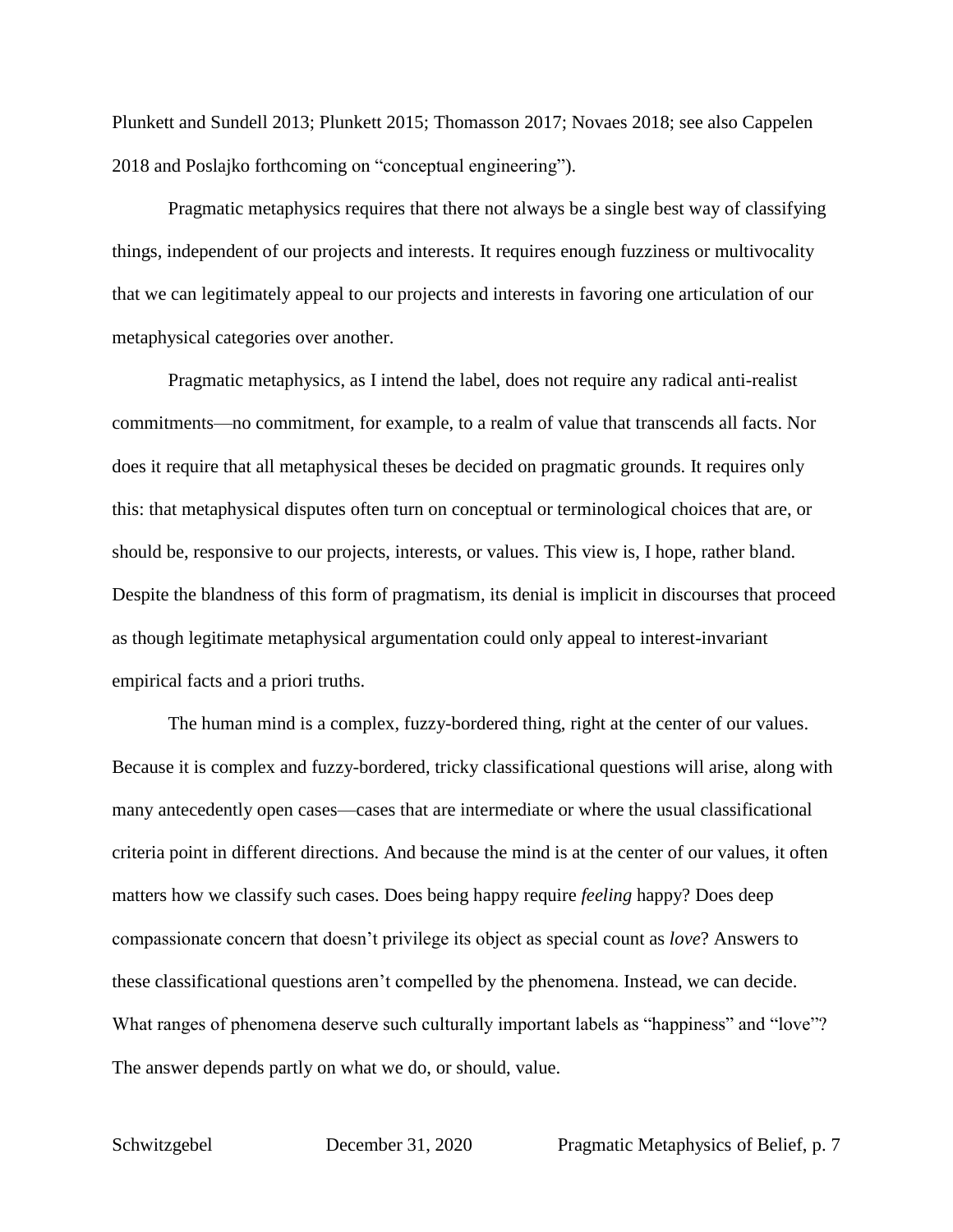3. Intellectual endorsement versus spontaneous lived behavior: the case of Daniel

Some classificational decisions about belief are straightforward. I believe that my car is parked in Lot 30. You believe that Confucius lived in ancient China. Neither of us believes that the moon is made of cheese. Other cases appear to be antecedently open: cases of marginal confidence, cases in which faith is coupled with serious doubt, certain sorts of conceptual confusion, certain sorts of instability or fragmentation or partial forgetting.<sup>5</sup>

The type of antecedently open case that interests me most is intellectual endorsement of a proposition coupled with widespread failure to act and react generally as though that proposition is true. If intellectualism is correct, as I defined it in the introduction, then we should generally classify these cases as cases in which the person believes the endorsed proposition. If pragmatism is correct, then we should not generally classify these as cases of straightforward belief—either classifying them as outright failures to believe or instead (as I prefer) treating them as intermediate and "in-betweenish."

In earlier work (Schwitzgebel 2010), I argued against intellectualism primarily on theoretical grounds. The in-betweenish approach, I argued, makes better psychological sense. Here, I set those arguments aside. Instead, I will argue as follows: It is practically worthwhile for philosophers to reject intellectualism and accept some sort of pragmatic view instead. It's like the cases in Section 2. In defining "person" or "torture" or "happiness" in one way rather than another, we express and buttress a vision of the world. We thereby suggest that this case is importantly like that one; they deserve to be classed together. We also suggest that the case is

 $5$  For a range of such cases, see Stalnaker (1984); Dennett (1987); Schwitzgebel (2002); Sommers (2009); Myers-Schulz and Schwitzgebel (2013); Elga and Rayo (Chapter \* in this volume).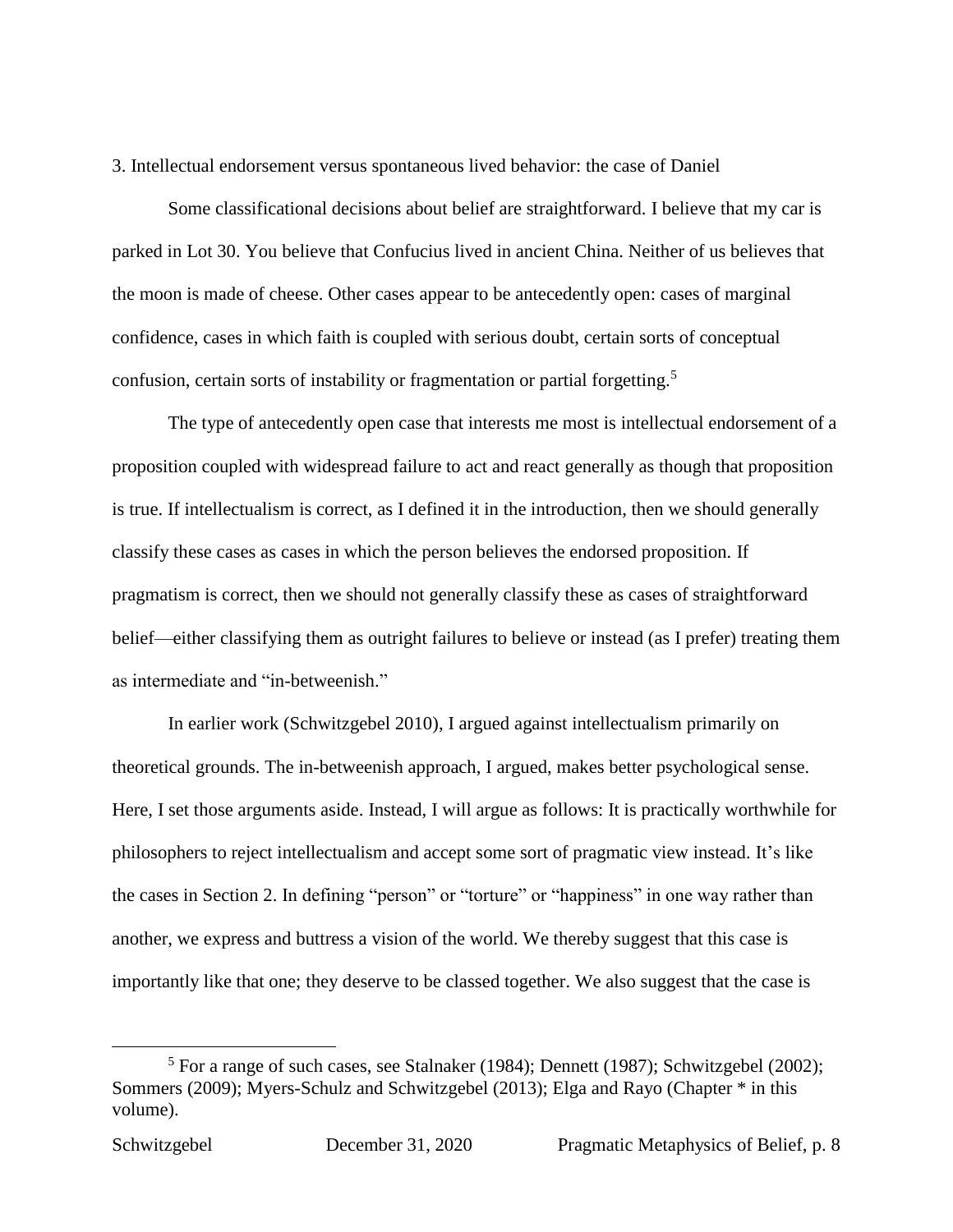importantly unlike this other one; they deserve to be classed differently. These differences matter more; those other differences matter less. Our classificational decisions highlight selected features of the cases, rendering certain phenomena more visible. Other phenomena become less visible. Some projects are implicitly encouraged, while others are implicitly discouraged. This is obvious with "happiness" and "torture." It is less obvious but still true, I will argue, with "belief."

To see why, we need examples. I will develop one example in detail and then sketch a few others.

Daniel,<sup>6</sup> let's suppose, sincerely says that low-wage workers deserve as much respect as people who are paid handsomely, maybe even more respect. Politically, he tilts left. He's thirty years old and an advanced graduate student in philosophy. He votes liberal Democrat. When political candidates say that existing social structures give working-class people a raw deal, he cheers them on. He went to an elite undergraduate university, and he admires those of his classmates who chose personally meaningful careers over money-oriented paths. He makes it a policy to tip generously. He says to friends and family—especially in arguments with his rightleaning uncle Jordan—that undocumented farm laborers and hotel staff, people who work at the lowest level in food service and retail, day laborers, and custodians, deserve as much respect as lawyers, engineers, and professors of philosophy. Maybe they deserve even more respect. Life is full of hard knocks for them, he says. They don't have the same safety net. It can be a struggle for them just to get by. Viewed properly, they are often more admirable, overall, than full professors cozily ensconced in tenure. He says this passionately (maybe too passionately). He

<sup>&</sup>lt;sup>6</sup> The names in all of my examples were selected randomly, after the examples had already been drafted, from lists of former lower-division students in my classes. To avoid confusion or offense, I have excluded "Jesus," "Mohammed," and very uncommon names.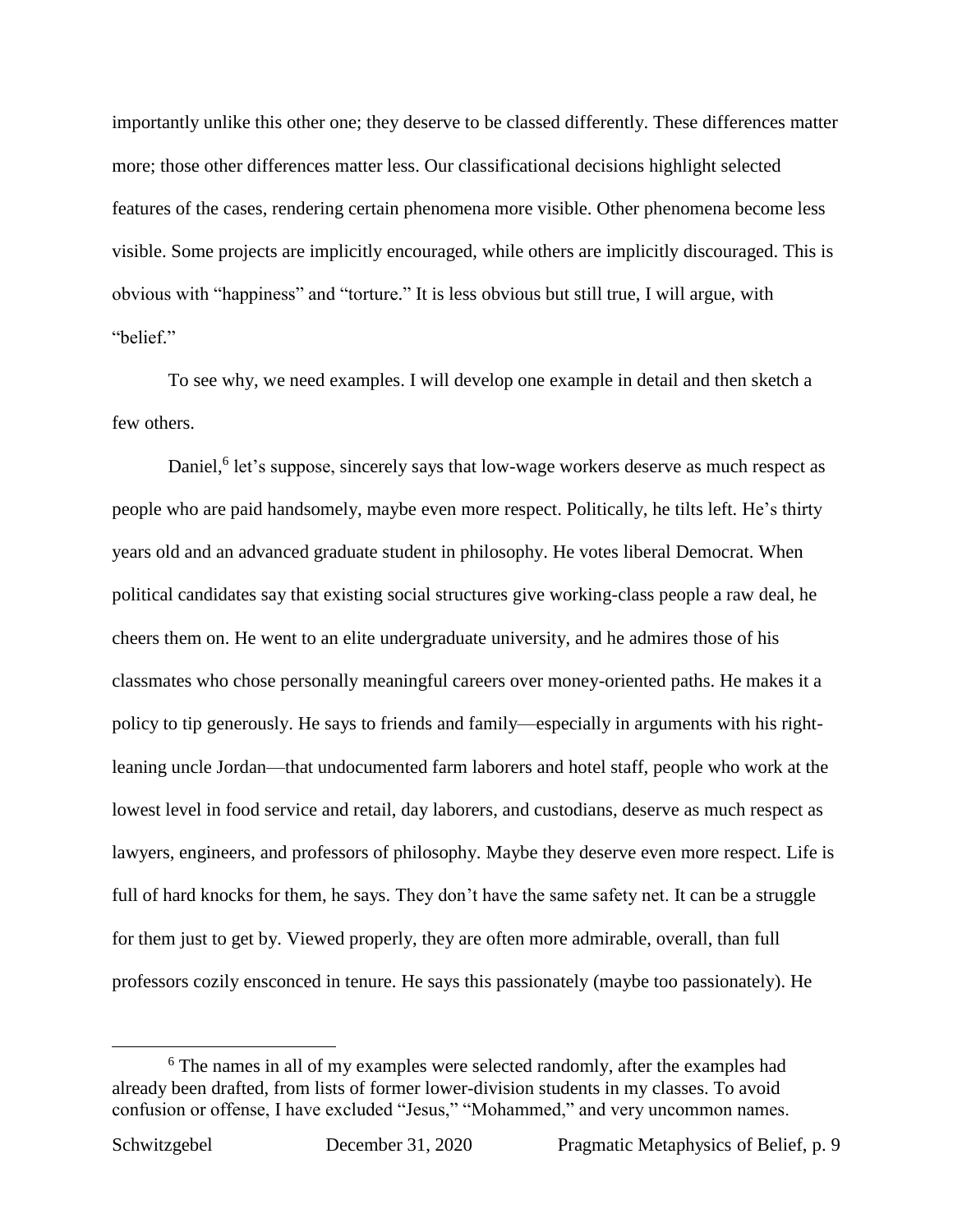feels immensely confident that he is right. He doesn't feel at all ambivalent about it. He even tries to be especially nice to these people.

Here's the twist. He *tries* to be nice. Usually, there is something ill-tuned in the way he goes about this. He doesn't find it natural to be nice to them, to think of them as equals. He has to work his way toward it. It's forced, sometimes even condescending. "Oh, bussing tables at Denny's Diner is just as valuable as writing philosophy!" he says to a busser he has cornered. He's not intentionally lying or misrepresenting himself—he means it, in a way—but his words have an air of inauthenticity, and both he and the busser know it. He's trying to be respectful, but he's failing, and this failure is typical of him.

In a department store, it would usually not seem jarring to Daniel for a well-dressed man to interrupt a conversation between an employee and a poorly-dressed customer, but if the poorly-dressed customer were to interrupt the well-dressed man, that would typically strike him as rude. If someone who looked like a well-dressed engineer and someone who looked like a migrant laborer were both sitting in the coach section of an airplane, the laborer spread out comfortably in an exit row aisle seat with extra legroom, the engineer jammed into a tiny middle seat, Daniel might passingly think that something was wrong with that situation—but then maybe a moment later correct himself with the thought that it was fair turnabout.

The patterns are only statistical. Daniel spontaneously loathes some of the rich: the most vapidly ostentatious Maserati drivers and diamond-clad socialites. And sometimes, Daniel can authentically connect with poor people in an admiring and respectful way. Maybe he stops and listens, notices some common ground, hears a story about impressive obstacles they have overcome. His response patterns fluctuate somewhat with his mood, with how much he likes the other's hairstyle and clothing, with some good or bad memory that happens to bubble up—in no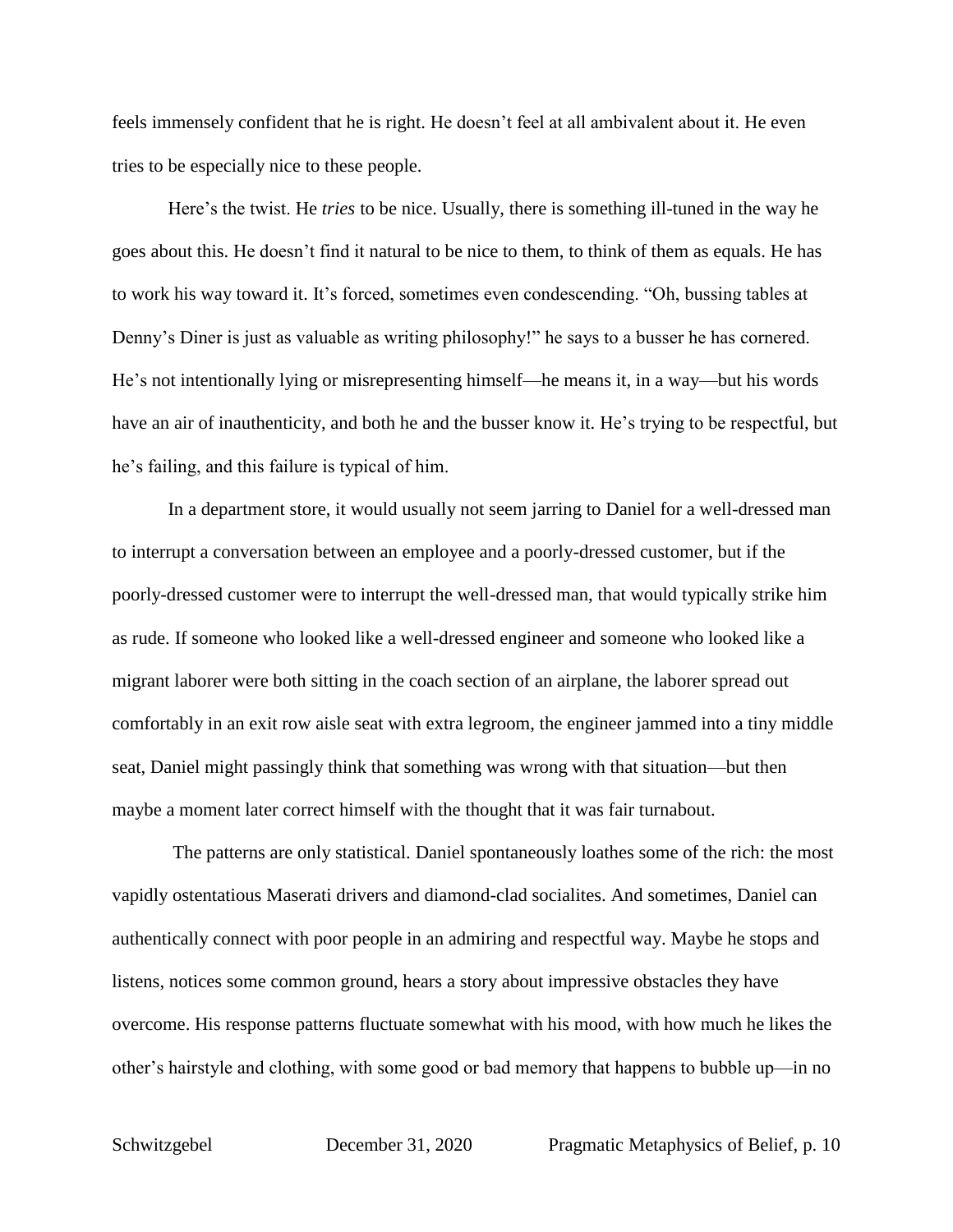perfectly coherent pattern. Under rare conditions, he might even be inclined to wholeheartedly endorse classist thoughts. Few of us are entirely consistent.

Daniel, let's suppose, knows all this about himself, or at least suspects it. Let's also suppose that he has all of these tendencies at once and can manifest different ones simultaneously, for example by pontificating against classism in a way that manifests disrespectful classism toward the housekeeper to whom he is speaking.

I like Daniel. I don't mean to be harsh. I see a lot of myself in him, though how much of myself, exactly, I'm not in a great position to judge.

So here's the question: Does Daniel believe that the working poor deserve at least as much respect as those of higher social status?

We can imagine similarly convoluted cases on a range of topics: Duy-Anh sincerely says that God sees all and damns the wicked to Hell, but he does not tend to act and react in the way we would expect of someone who believes that to be true. Alejandro sincerely says that befriending people in wheelchairs is just as rewarding as befriending those who can walk easily without aid, but in fact he tends to act and react in ways that are more consistent with the assumption that people in wheelchairs are not worth his time. Kennedy sincerely says that money doesn't matter much, really, above a certain basic income, but her choices and emotional reactions tell a different story. Nancy sincerely says that her underachieving adult son will soon become one of the top salespeople in his company, but much of her other behavior seems more realistically pessimistic.

How should we think about such cases?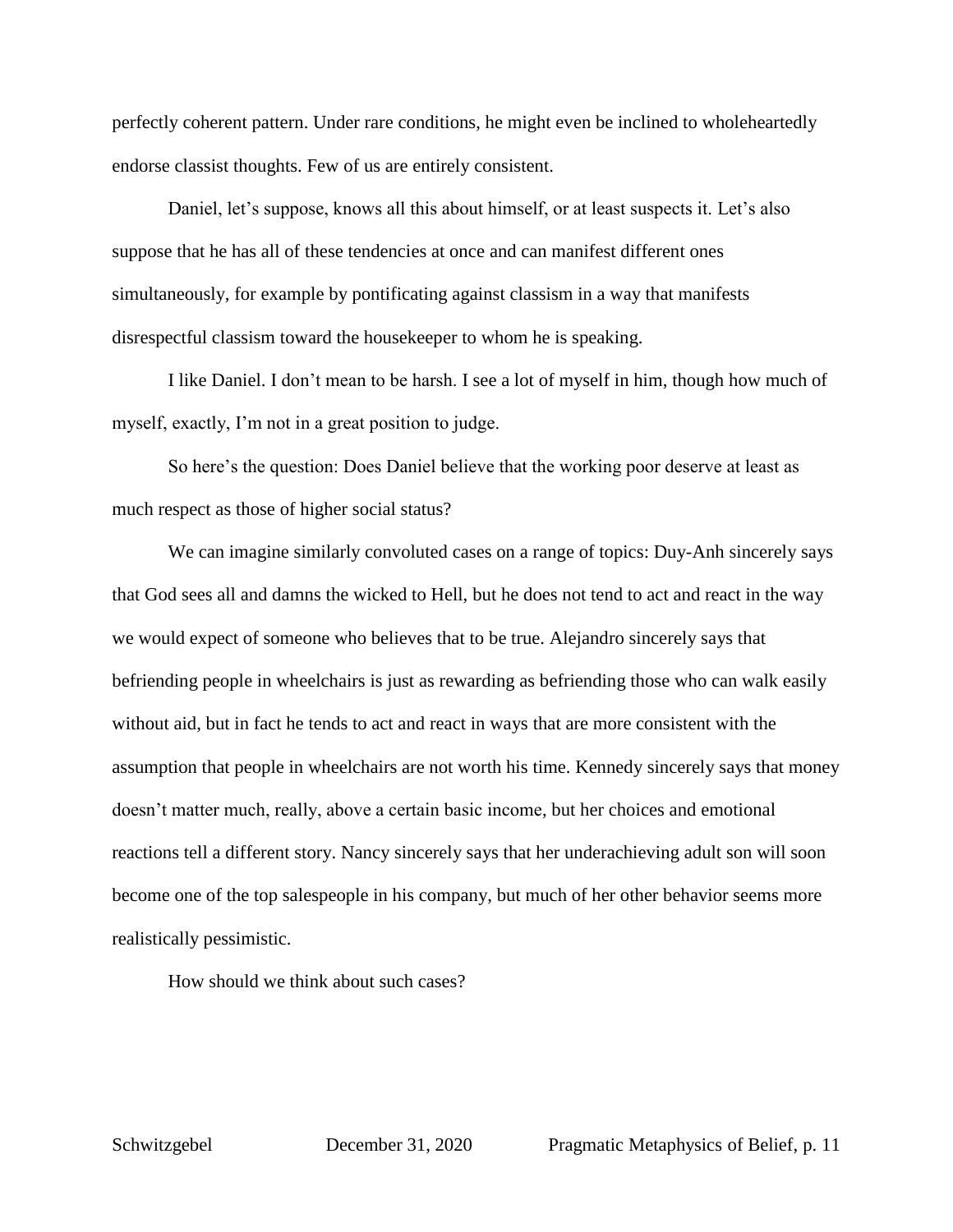#### 4. Situating intellectualism

Intellectualism, as I've characterized it, is the view that we should think of Daniel and the others as genuinely and unambiguously believing the propositions that they intellectually endorse. I've labeled the alternative view "pragmatism." According to this alternative view, how you live your life, how you move through the world, the choices you make, the spontaneous reactions you have, and what you unreflectively take for granted—such things are sufficiently central to belief that Daniel and the others don't deserve to be called straight-up, unambiguous believers, despite what they would sincerely say about the topics in question. On the intellectualist approach, intellectually endorsing a proposition is sufficient, or nearly sufficient, for believing it. On a pragmatic approach, intellectual endorsement is not enough. To qualify as someone who fully or truly believes, you must also live that way. (A certain type of pragmatist about belief might hold that we should believe what it is useful to believe. The present argument does not rely on that species of pragmatism.)

It's possible that the majority of philosophers who have written extensively about belief would reject intellectualism. Daniel Dennett (1978) is clear about it, contrasting belief with the more intellectual "opinion." Brian Loar (1981), John Searle (1983), Donald Davidson (1984), Ruth Millikan (1984), Robert Stalnaker (1984), Jerry Fodor (1987), Fred Dretske (1988), Lynne Rudder Baker (1995), Robert Cummins (1996), Robert Matthews (2007), and Peter Carruthers (2015) all characterize belief in ways that suggest that its manifestation in choice and action is at least as important as its relation to sincere assertion. Still, it's not always clear how these philosophers would handle cases like Daniel's. One complication derives from the commonly accepted notion of "occurrent belief." In the mainstream literature, intellectual endorsement is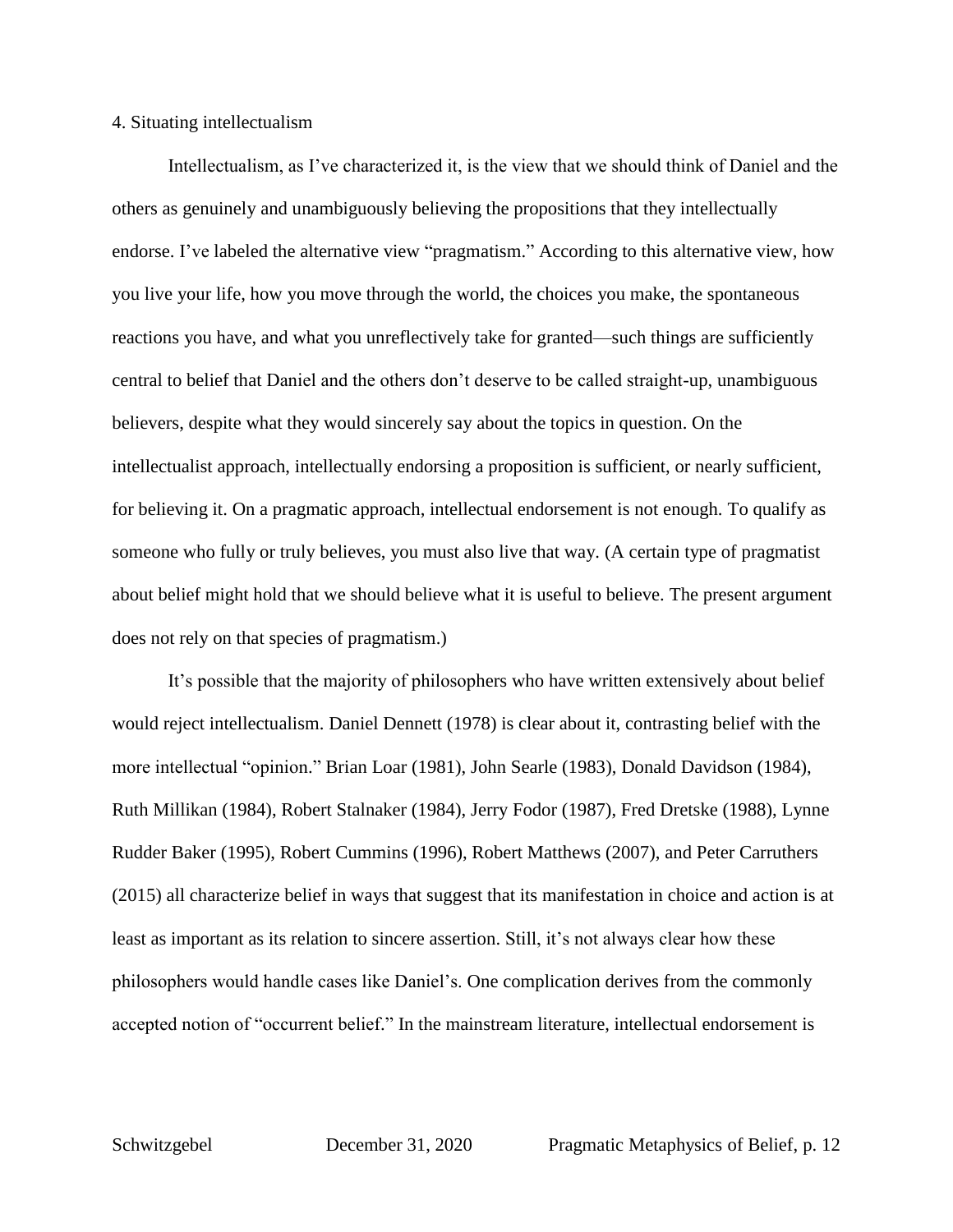typically assumed to be sufficient for "occurrent belief," which is in turn assumed to be sufficient for belief.<sup>7</sup>

Some philosophers are explicitly committed to intellectualism about belief or to principles from which intellectualism appears to follow. For example, Saul Kripke recommends a "disquotational principle" according to which "[i]f a normal English speaker, on reflection, sincerely assents to 'p', then he believes that p" (1979/1988: 112–13). L. Jonathan Cohen writes:

> belief that p is a disposition, when one is attending to the issues raised, or items referred to, by the proposition p, normally to feel it true that p and false that not-p, whether or not one is willing to act, speak, or reason accordingly. (1992: 4)

Matthew Boyle argues that "the very existence of [a rational subject's] belief that P is constituted by her persisting assent to P" (2009: 143). Tamar Gendler (2008a, 2008b), Cristina Borgoni (2016), and Eric Mandelbaum (2016) consider "implicit bias" cases similar to Daniel's and defend views on which their Daniel-like characters are properly described as "believing" what they explicitly endorse. On Gendler's view, the behavior at odds with the person's endorsements is best explained by appeal to habit, association, emotional reaction, or "alief." Borgoni and Mandelbaum attribute this to contradictory beliefs: both the belief that *P* (e.g. "The working poor deserve as much respect as the handsomely paid") and the belief that not-*P* ("The working poor do not deserve as much respect"), which is intellectualist in one way (sincere assertion is approximately sufficient for belief) but closer to being pragmatist in another way.<sup>8</sup>

<sup>8</sup> See Brownstein and Madva (2012) and Marley-Payne (2015) for problems with the division between the rational and the arational that Gendler's view appears to require. Zimmerman (2018) embraces a view that bears some similarity to Gendler's, but which is more pragmatist in spirit (and inspired by the historical pragmatists). Zimmerman's "intellectualist"/"pragmatist" distinction does not map neatly onto my own, and his position is

<sup>&</sup>lt;sup>7</sup> For example, de Sousa (1971); Fodor (1987); Audi (1994); Huddleston (2012).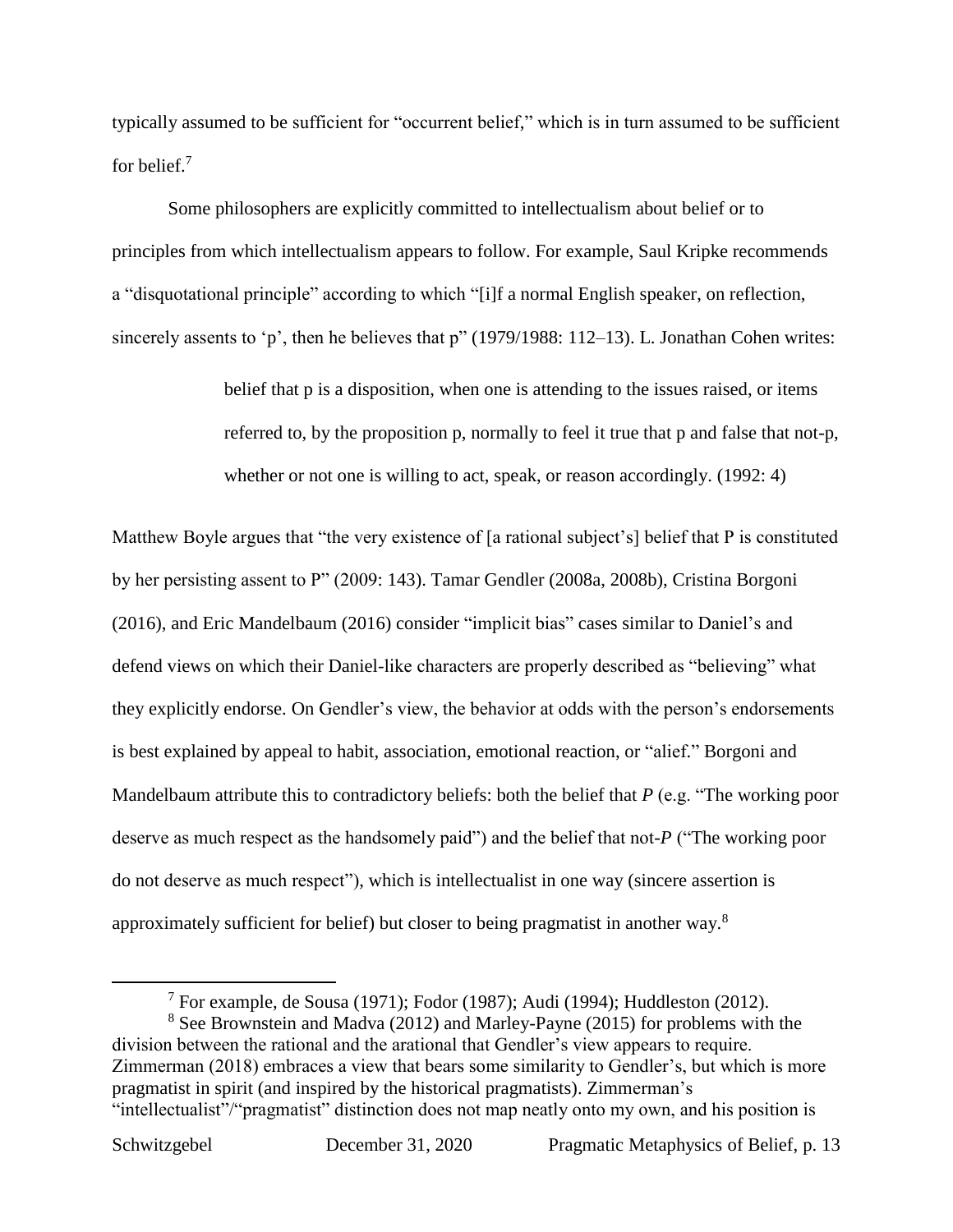Intellectualism also fits nicely with optimism about self-knowledge or "first-person authority." Daniel would probably say, "I believe that the working poor deserve equal respect." Nancy would probably say, "I believe that my son will soon be a top salesperson." If knowledge of one's own beliefs is sufficiently easy that Daniel and Nancy easily have it, presumably what they know about their beliefs is that they have the ones that they intellectually endorse.

That we have privileged self-knowledge of our beliefs is widely accepted among philosophers. Sydney Shoemaker (2009) argues that second-order beliefs contain the first-order beliefs that they self-ascribe as parts and that therefore, necessarily, if a person genuinely believes that they believe something, they do in fact believe that thing. Alex Byrne (2018) describes a "transparency" procedure of answering questions about what one believes by investigating the outside world, arriving at conclusions, and then self-attributing belief in those conclusions. Self-attributions that arise in this way, Byrne argues, are "self-verifying" in the sense that if the procedure is followed, the resulting second-order belief must be true. Shaun Nichols and Stephen Stich characterize self-knowledge of belief as a "trivial" matter of detecting representations in the Belief Box, appending "I believe that  $\cdots$ " to them, and placing them back in the Belief Box (2003: 161). Dorit Bar-On (2004) argues that when we speak our minds or express our opinions, these avowals have a special epistemic security. In general, the more a philosopher emphasizes the ease, simplicity, or near-infallibility of self-knowledge of belief, the more they invite us to treat intellectual endorsement as nearly sufficient for belief. Knowing what you believe is much more challenging if it requires knowing not only what you intellectually endorse but also how you act and react in general.

probably more intellectualist than mine while being less intellectualist than the position I am critiquing in this essay. I regret not having the space here to do justice to his intermediate view.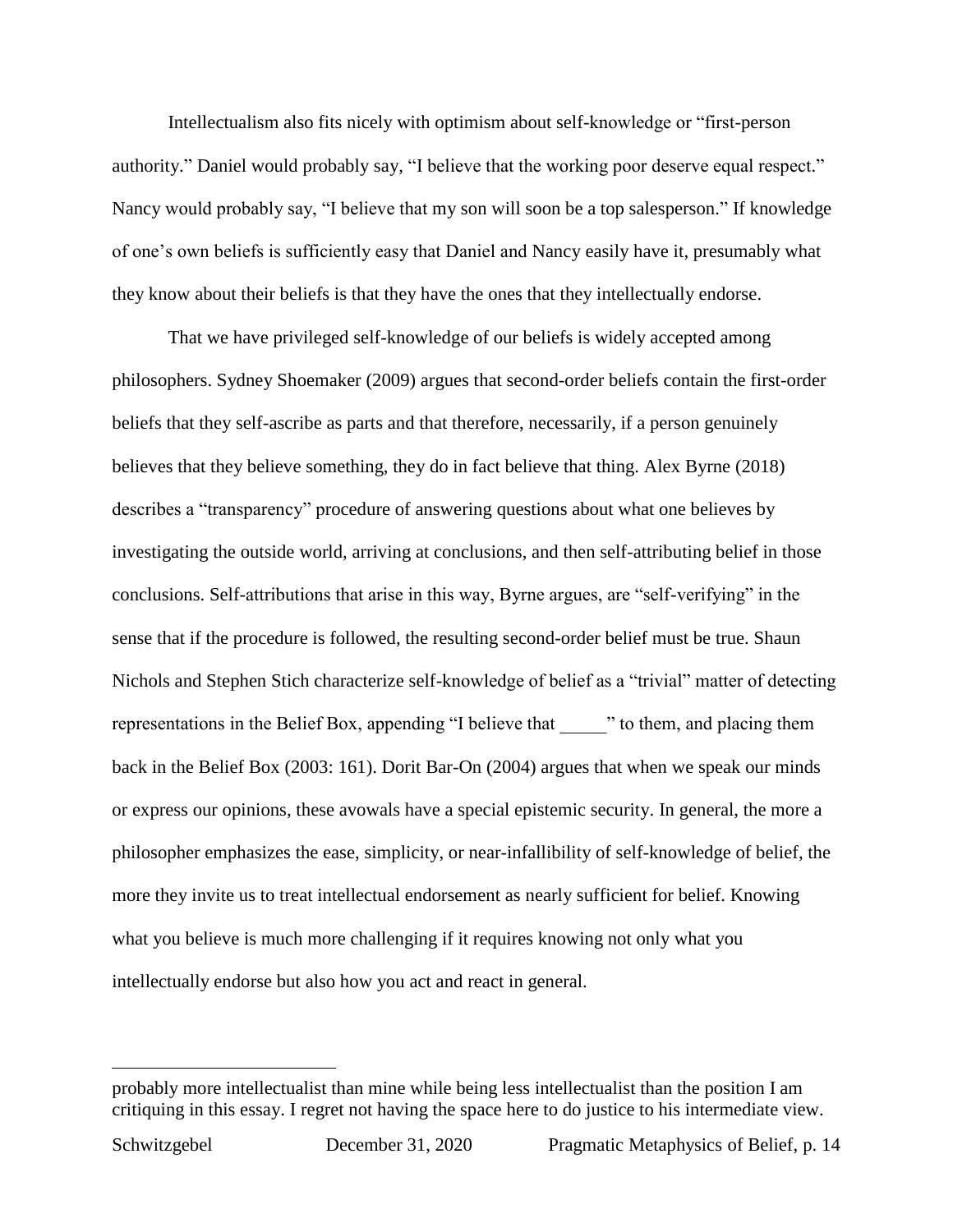When faced with dissonant cases where intellectual endorsement and practical lived behavior diverge, I favor an in-betweenish approach over views on which we must flatly deny belief in the endorsed proposition. Since the intellectual side of ourselves matters, we have a mixed case of conflicting criteria, defying a simple yes-or-no answer, if we wish to be careful. (Compare: Is a person who is very courageous in some ways and cowardly in others really courageous?) In the arguments to follow, I will sometimes rely on this in-betweenish view, but I am unconcerned about defending myself from those with even more behaviorally demanding views than my own, who prefer to flatly deny belief if one does not walk the walk. Both types of view count as "pragmatist" in my intended sense. I also favor a "dispositional" approach to belief over a representational realist approach (see Schwitzgebel 2006/2015 for a taxonomy), and I will sometimes express my position in dispositional language, although I hope that my arguments here can be readily adapted to fit with a broad range of representational realist views.

## 5. The trunk-and-branch argument against intellectualism

We have a metaphysical choice. "Belief" is in part a technical term in philosophy. "Belief" is a mushy, multi-valenced term in ordinary use.<sup>9</sup> We can adopt and cheer for relatively intellectualist conceptual and linguistic practice, or we can adopt and cheer for relatively less intellectualist conceptual and linguistic practice. Even if we aren't aware of choosing, we

<sup>9</sup> For example, mainstream Anglophone philosophical usage and ordinary English language usage appear to be somewhat at variance (Heiphetz et al., 2017), and usage of the term has evolved considerably over time (Smith 1977). It's also not clear how cross-culturally stable the concept is. Many languages appear not to have a term that clearly translates as "belief" in the broad philosophical sense, according to which a theist can believe that God exists and I can equally believe that there's a pen in my hand.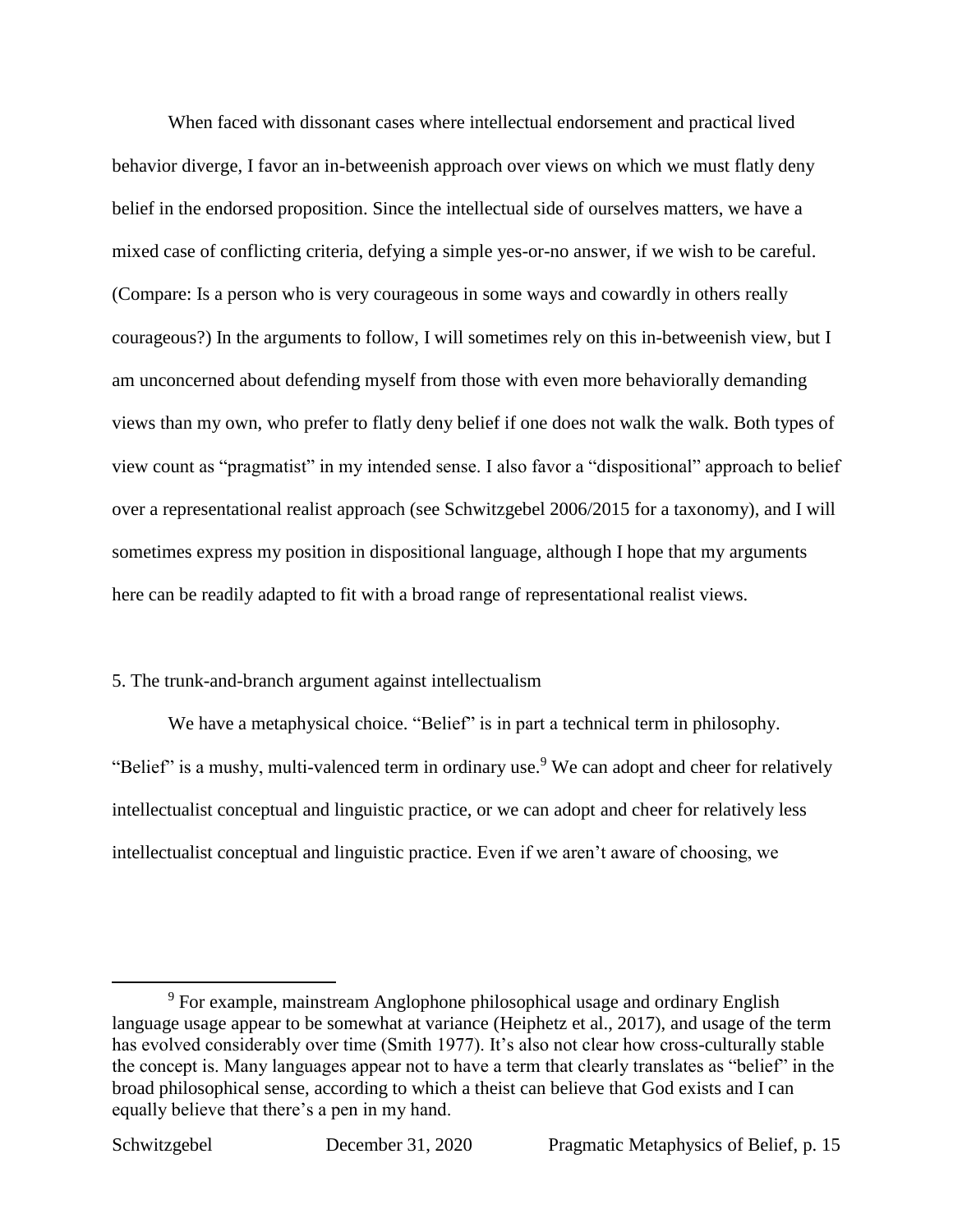implicitly favor one approach over another when we use the term "belief," or decline to do so, in disputable cases.

I will now argue that a relatively less intellectualist approach to belief better serves our interests. My argument has a trunk and three branches.

*The Trunk.* Belief is one of the most central and important concepts in all of philosophy. It is central to philosophy of mind: It's the most commonly discussed of the propositional attitudes. It is central to philosophy of action: It's standard to view actions as arising from the interaction of beliefs, desires, and intentions. It is central to epistemology: Much of epistemology concerns the conditions under which beliefs are justified or count as knowledge. Religious belief is a central topic in philosophy of religion. "Belief reports" is a central topic in philosophy of language.

A concept this important to philosophical thinking should be reserved for the most important thing in the vicinity that can plausibly answer to it, unless there is some exceptional reason to do otherwise. Central terms should track matters of central importance. In general, attaching central terms to phenomena of secondary importance risks misdirecting disciplinary attention, risks signaling to outsiders and new participants that the secondary phenomenon is more important than it is, and risks failing to make important patterns as salient as they should be.

The most important thing in the vicinity of "belief"—the most important target phenomenon that could plausibly answer to the term without seriously distorting existing practice—is not our patterns of intellectual endorsement and our most thoughtful, attentive behavior. It is our *overall* patterns of action and reaction. Since the general pattern matters more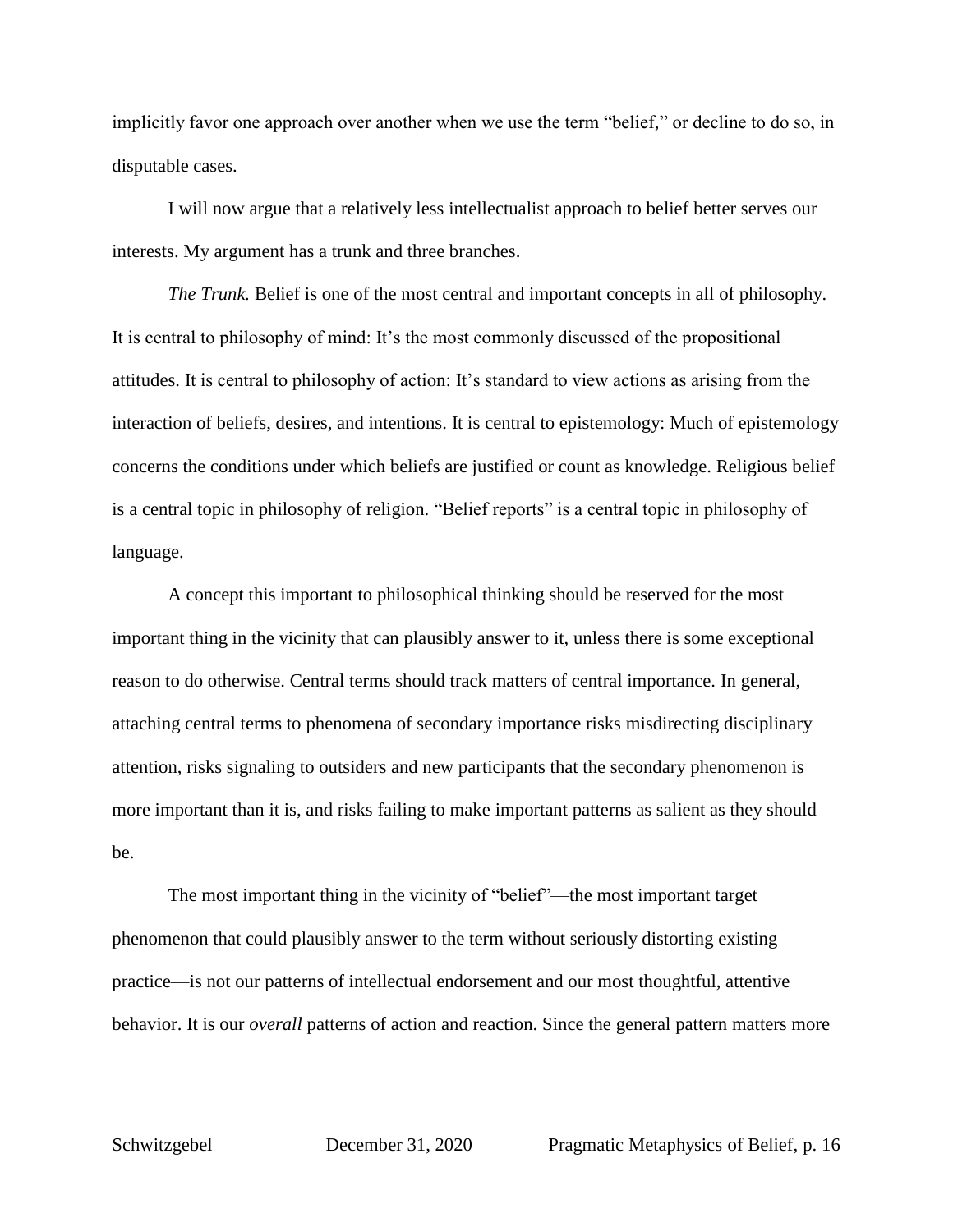than the pattern of intellectual endorsement, we should attach the powerful word "belief" to this general pattern, barring some compelling reason to do otherwise.

No such compelling reason exists. On the contrary, there is good reason to prefer pragmatist usage, as I will elaborate in three "branch arguments." Because it attaches "belief" to the more general and important cognitive pattern, the pragmatic approach to belief (*a*) better expresses our values, (*b*) keeps our disciplinary focus in the right place, and (*c*) discourages noxiously comfortable self-opinions by forcing us to examine our behavior and implicit assumptions in thinking about our most cherished attitudes. By collectively choosing to conceptualize "belief" in a behaviorally demanding way, we will better advance projects that should be central to the discipline than if we conceptualize belief as primarily a matter of intellectual endorsement. That is the pragmatic metaphilosophical argument that justifies thinking of "belief" as the historical pragmatists did, as the attitude one takes in walking the walk.

We can use a different word to capture our intellectual endorsements. I recommend "judgment." We can say that Daniel *judges* and is *disposed to judge* that the working poor deserve equal respect. "Judgment" is also an important term in philosophy, even if not as important as "belief."<sup>10</sup> And "judgment" sounds somewhat conscious and intellectual, well suited to capture Daniel's explicitly thoughtful side.

<sup>10</sup> Some quantitative evidence for this claim: A search of *Philosopher's Index* abstracts for belief\* or believe\* from 2000 to 2016 yields 13,480 results, compared to 6,497 for judg\*. The table of contents of the *Stanford Encyclopedia of Philosophy* contains a main-page entry for "belief" but not for "judgment." Similarly, "belief" is a subcategory in the PhilPapers taxonomy (with 1,475 classified papers and 11 subheadings), while "judgment" is not. (All data collected July 21, 2017.) "Believe" and its cognates also rate much higher in English word frequency counts than "judge" and its cognates (e.g., http://wordfrequencyinfo; https://books.google.com/ngrams [both accessed Aug. 1, 2017]).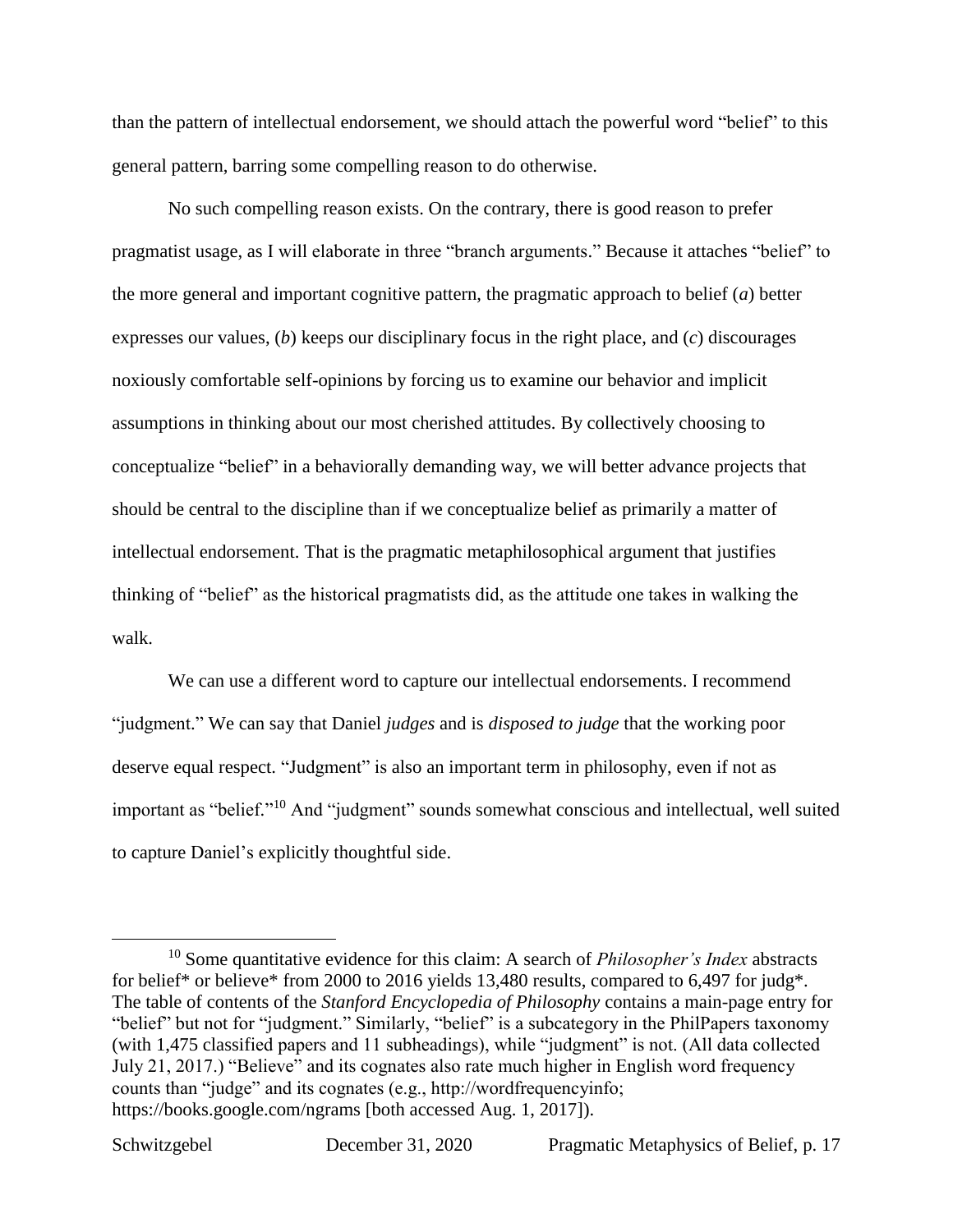The argument of this section is trunk and branch in the following sense: The trunk argument—attach the most important term ("belief") to the most important phenomenon (the general pattern)—creates only a default supposition, barring countervailing considerations. The branches add more specific reasons to match important to important in the particular case of "belief."

*Branch 1. A pragmatic approach to belief better expresses our values.* As I argued in Section 2, our terminological choices express our values. In classifying an antecedently open case as an *A* rather than leaving it intermediate or classifying it as a *B*, we implicitly suggest that the case is more like the other *A*s than the *B*s, at least with respect to the classificational task at hand. In classifying a fetus as a "person," we implicitly suggest that a fetus is importantly like a normal human infant or adult with respect to what matters in thinking about personhood. In classifying someone with mixed ancestry as "Black" or a particular type of act as "torture," we similarly express a set of values: With respect to what matters most in classifying races or rights violations, these cases are similar enough to the canonical *A*s that they deserve to be called *A*s.

An intellectualist approach, then, implicitly commits us to the following valuation, unless we make sufficient effort to disown that valuation: With respect to what matters most in thinking about belief, cases like Daniel's are similar enough to canonical cases of belief that they deserve to be classified as belief. We treat intellectual endorsement as the central feature of importance that philosophers' usage should track. How people live in general, their patterns of thinking in general, including their implicit assumptions, lived choices, and emotional reactions, we treat as secondary.

Since belief is the most important propositional attitude term and one of the most important terms in all of philosophy, this implicitly expressed valuation is not as innocent as it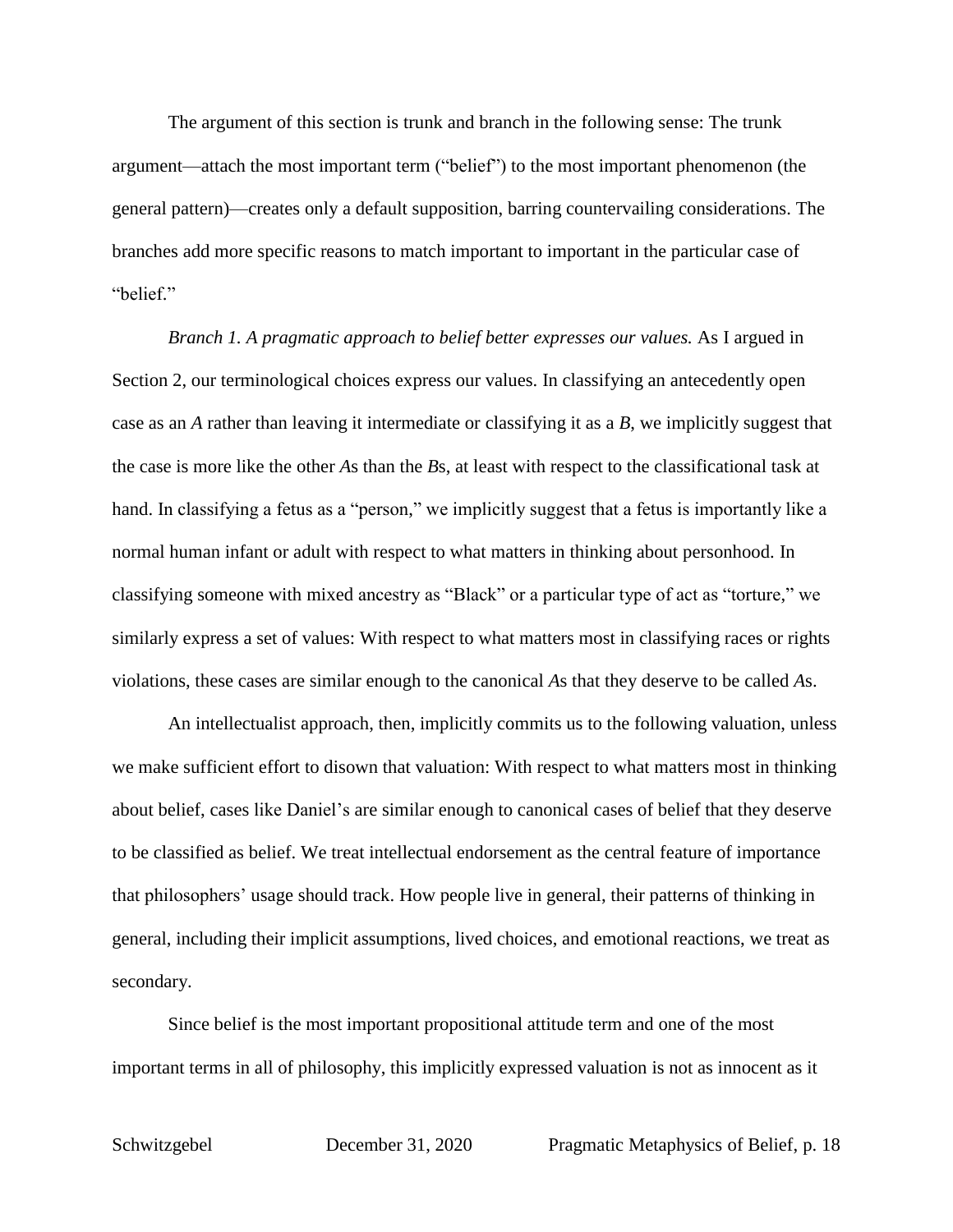might be for a less central term like "judgment." Here's one way to think of the situation: Suppose we have two sets of phenomena we want to label. Phenomenon *X* is the phenomenon of generally acting and reacting, reasoning and feeling, as though *P* is true, implicitly as well as explicitly, spontaneously as well as in thoughtful moments. Phenomenon *Y* is the phenomenon of being disposed, upon reflection, to intellectually endorse *P*. Now here we have two labels which might plausibly apply to either phenomenon without too much violence to our conflicting and unstable patterns of ordinary and philosophical usage: the disciplinarily central term "belief" and the disciplinarily secondary term "judgment." To which phenomenon shall we affix which label? Absent a compelling reason to do otherwise, to affix the more important word "belief" to the intellectual phenomenon overemphasizes the importance of our endorsements.

It is as though we were to say to Daniel, Kennedy, Duy-Anh, and the rest: You have what matters most in thinking about belief and in thinking about attitudes in general, according to us philosophers. Your intellectual endorsements are what should carry the classificational weight. How you act otherwise is secondary.

But how you act is not secondary. It's easy to talk; it's hard to change your life. I don't want to say to Daniel that he believes what he says he believes—that he has the attitude that seems to matter most to us philosophers—just because he feels sincere when he says certain pleasant-sounding things. I don't want to let him off the hook that easily. And I don't want to let myself off the hook. I don't want to say that I really believe all the lovely truths I tell myself I believe if I don't live accordingly. My unlovely habits and reactions partly constitute my basic attitudes toward the world. They speak to who I am just as much as my lovely intellectual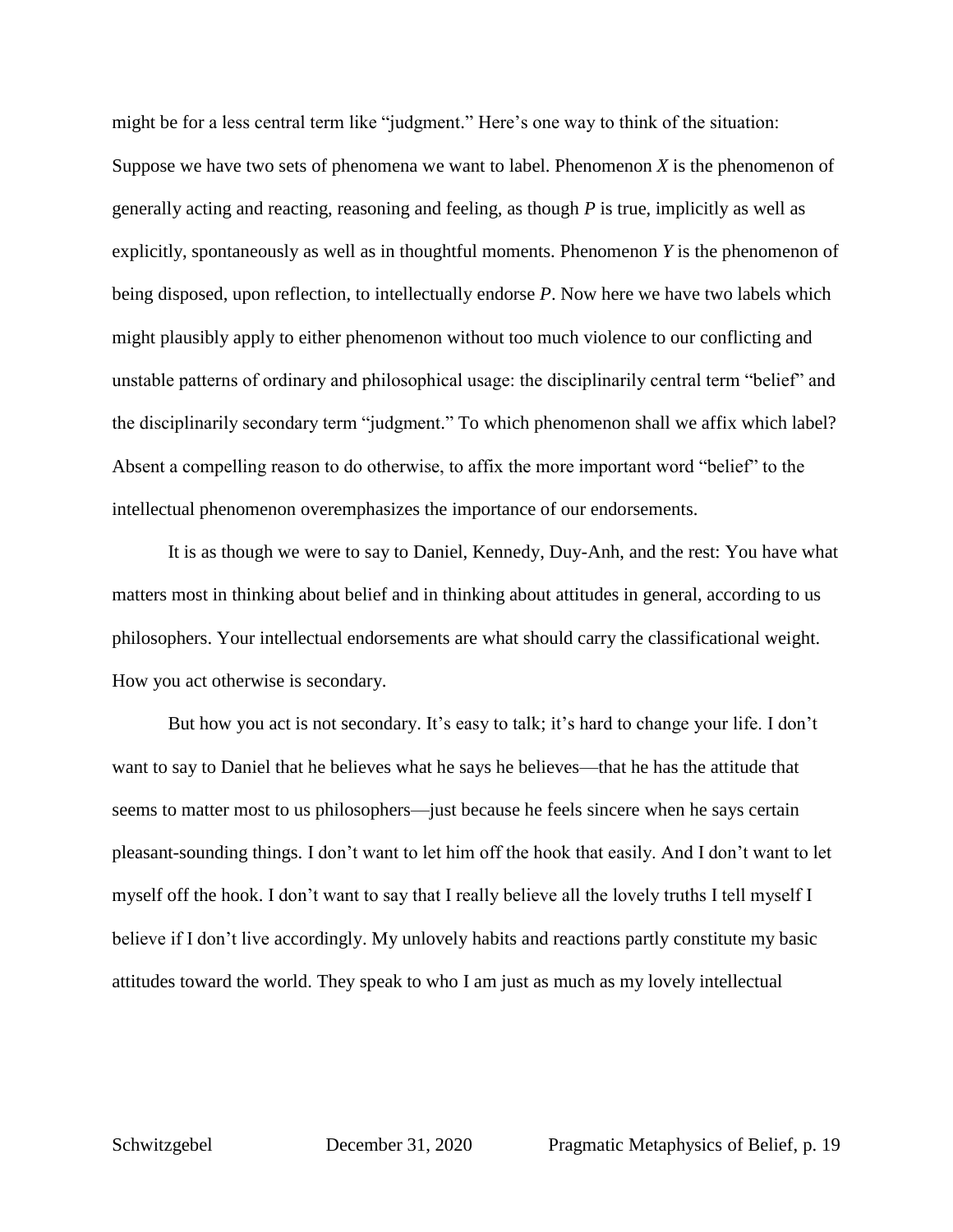endorsements do, if not more.<sup>11</sup> (And the same is true in Huck Finn cases, where the intellectual endorsement is ugly but the emotional reactions and practical choices admirable.) If I don't walk the walk, then I don't want to be able to say that I really, or fully, or unambiguously have the attitude that philosophy treats as so central: belief. If I don't treat women as well as I treat men in my practical choices and implicit assumptions, then I don't think I've earned the right to say that I really or fully or unambiguously believe in their equality. If my pattern of living doesn't reveal more concern for my children's emotional well-being than for their grades, I don't think I've earned the right to say that I really or fully or unambiguously believe that their emotional wellbeing is more important.

*Branch 2. A pragmatic approach to belief keeps our disciplinary focus in the right place.* One might react to Branch 1 with the following thought: Even if people's overall patterns of action and reaction are generally more important than their patterns of intellectual endorsement, philosophy as a discipline works better if it focuses on intellectual endorsement—or at least philosophy of mind works better, and philosophy of action, and epistemology. For this reason, the argument continues, it's practically desirable to dedicate our disciplinarily central term "belief" to our intellectual endorsements.

I would argue, on the contrary, that philosophy of mind, philosophy of action, and epistemology ought to focus on the big picture rather than privileging what we would explicitly endorse.

Why should philosophers of mind and action, for example, be so interested in belief that we place the concept near the center of the discipline? Is it because we want to theorize about our

<sup>&</sup>lt;sup>11</sup> See Nietzsche (1886/1966) and Freud (1923/1960, 1933/1933) historically, and Arpaly (2002) and Smith (2005, 2008) more recently.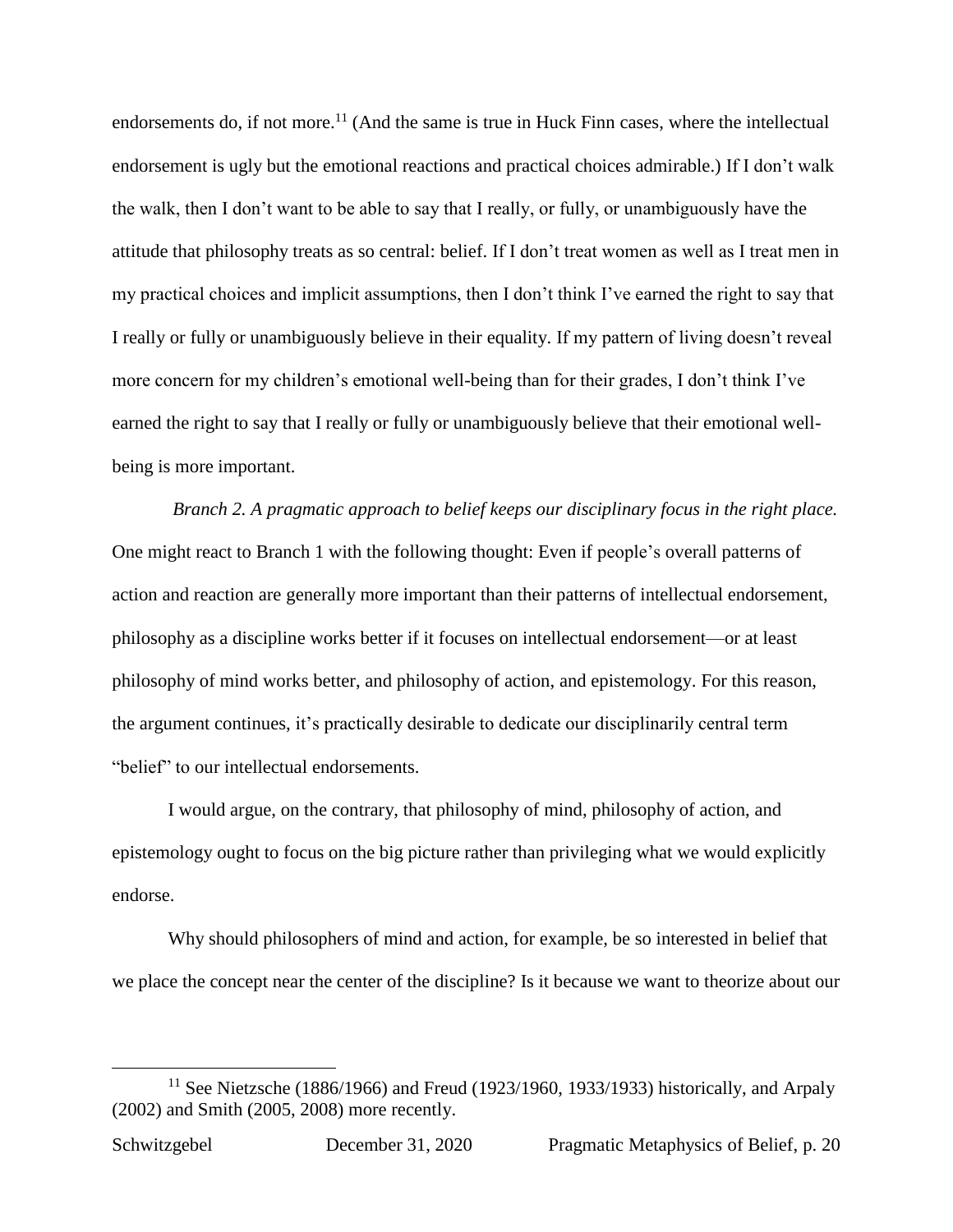intellectual endorsements? In part, yes, but that is not primarily what animated Davidson, Searle, Millikan, Fodor, Dennett, and most of the others who set the agenda for recent mainstream Anglophone philosophy of mind and action. They aimed higher. They wanted to theorize cognition and action generally, and they used the term "belief" to capture a general attitude ranging widely across our thought and behavior. Why should epistemologists care about the justification of belief and its relation to knowledge? Is it because they care whether our intellectual endorsements are justified or qualify as knowledge? In part, yes. But epistemology should be, and I believe is, animated by the larger goal of theorizing more general facts about our cognition: the whole pattern of our knowledge in action, our background assumptions, what we take for granted and implicitly rely on, as well as what we would explicitly endorse upon reflection. If we treat "belief" fundamentally as a matter of intellectual endorsement, then we do a disservice to those who have worked to centralize the concept of belief in the field with the aim of theorizing something more important and central to our cognitive structure than our patterns of intellectual endorsement.

Even philosophy of language and logic need not focus primarily on what we would say or endorse on reflection. As important, maybe more important, to those subfields is (or should be) what we implicitly accept and respond to, the preferences and assumptions that underlie our words and choices, the worldviews we enact and unwittingly spread.

If philosophy would make better progress by temporarily setting aside larger issues in favor of smaller, more tractable ones, that too might justify focusing on the small. Maybe patterns of intellectual endorsement are relatively tractable, so that focusing on them enhances disciplinary progress, at least in some areas of philosophy. If so, however, this is not generally the case across the discipline. Debates about functionalism, consciousness, and representational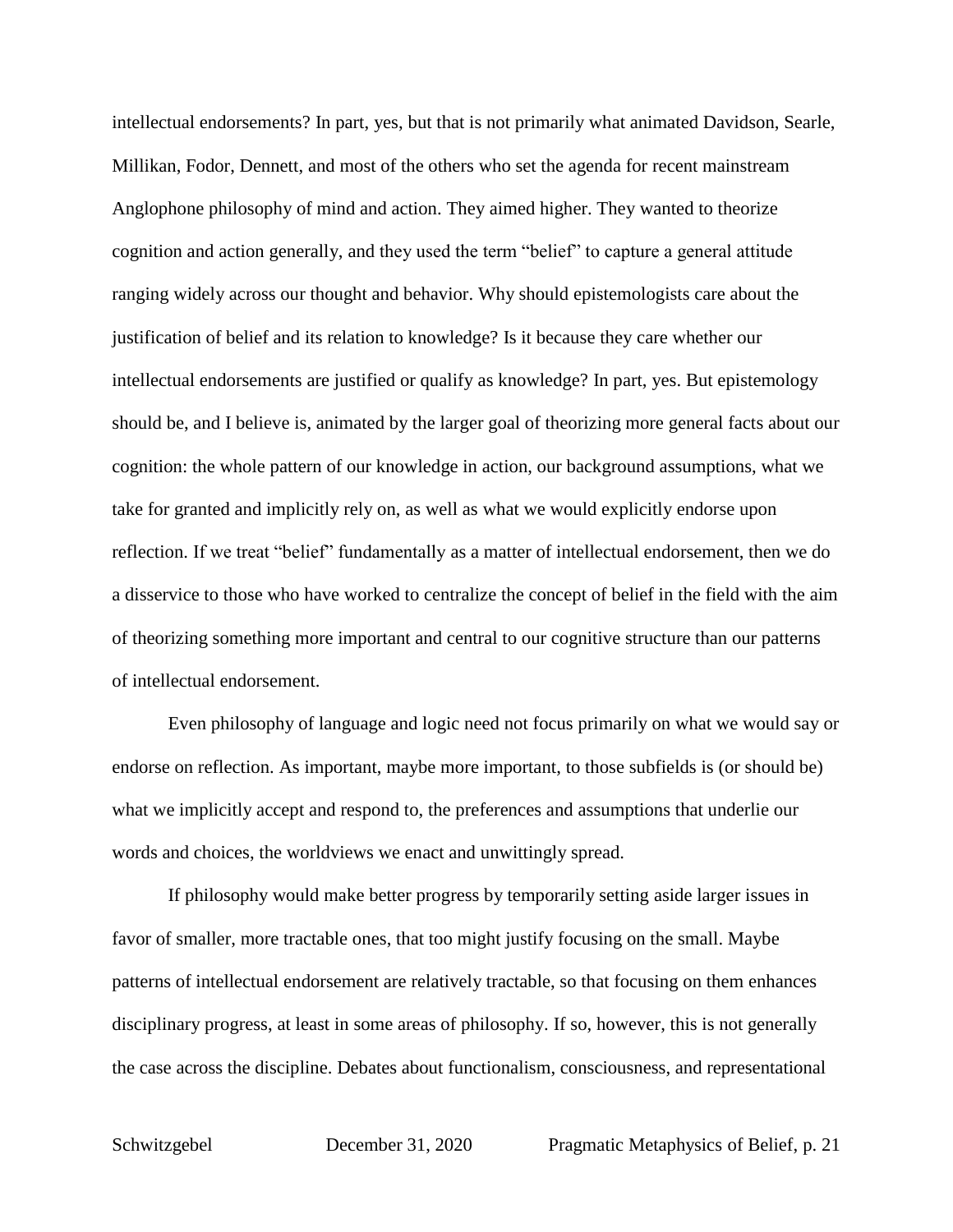architecture, for example, don't primarily concern intellectual endorsement. Indeed, much recently influential work in philosophy of mind requires that we notice, rather than deprioritize, aspects of mentality that don't manifest themselves in explicit endorsement: in implicit and embodied cognition; in delusion, self-deception, confabulation, irrationality, and self-ignorance; and in the recent emphasis on "System 1" over "System 2" processes.<sup>12</sup> We ought to cast our eyes widely across the psychological landscape. Any practical advantages of a more limited focus on intellectual endorsement apply, at best, to smallish sub-debates.

My point here can partly be made in terms of the intrinsic value of philosophy. What is it that makes philosophy a great discipline? I submit that it is this: Philosophy encourages us to explore the most fundamental questions there are, questions about life, value, meaning, mind, society, causation, knowledge, time, beauty, and the nature of the universe. Exploring these fundamental questions is an intrinsically worthwhile thing to do. Part of human flourishing, indeed part of the awesomeness of life on Earth, is that there are moments when complex bags of mostly water can step back and reflect seriously about the big picture. It is simply great, without need of further justification, that our world hosts a thriving academic discipline that encourages us to devote our minds to thumpingly hard questions of fundamental importance. Philosophy surrenders some of this greatness if we philosophers focus too much, without good reason, on matters of secondary importance. This is one reason to insist that our central disciplinary terms must prioritize what is important.

Consider making a case for the philosophical centrality of our concept of "belief" to a non-philosopher—your cousin Alfredo the firefighter, perhaps. Would you rather tell him that

 $12$  On dual-process models of cognition, see Evans (2008); Evans and Frankish (2009); Kahneman (2011). Admittedly, some contributors to these debates favor views that I regard as too intellectualist, e.g. Zimmerman (2018); Gendler (2008a, 2008b); Bortolotti (2010).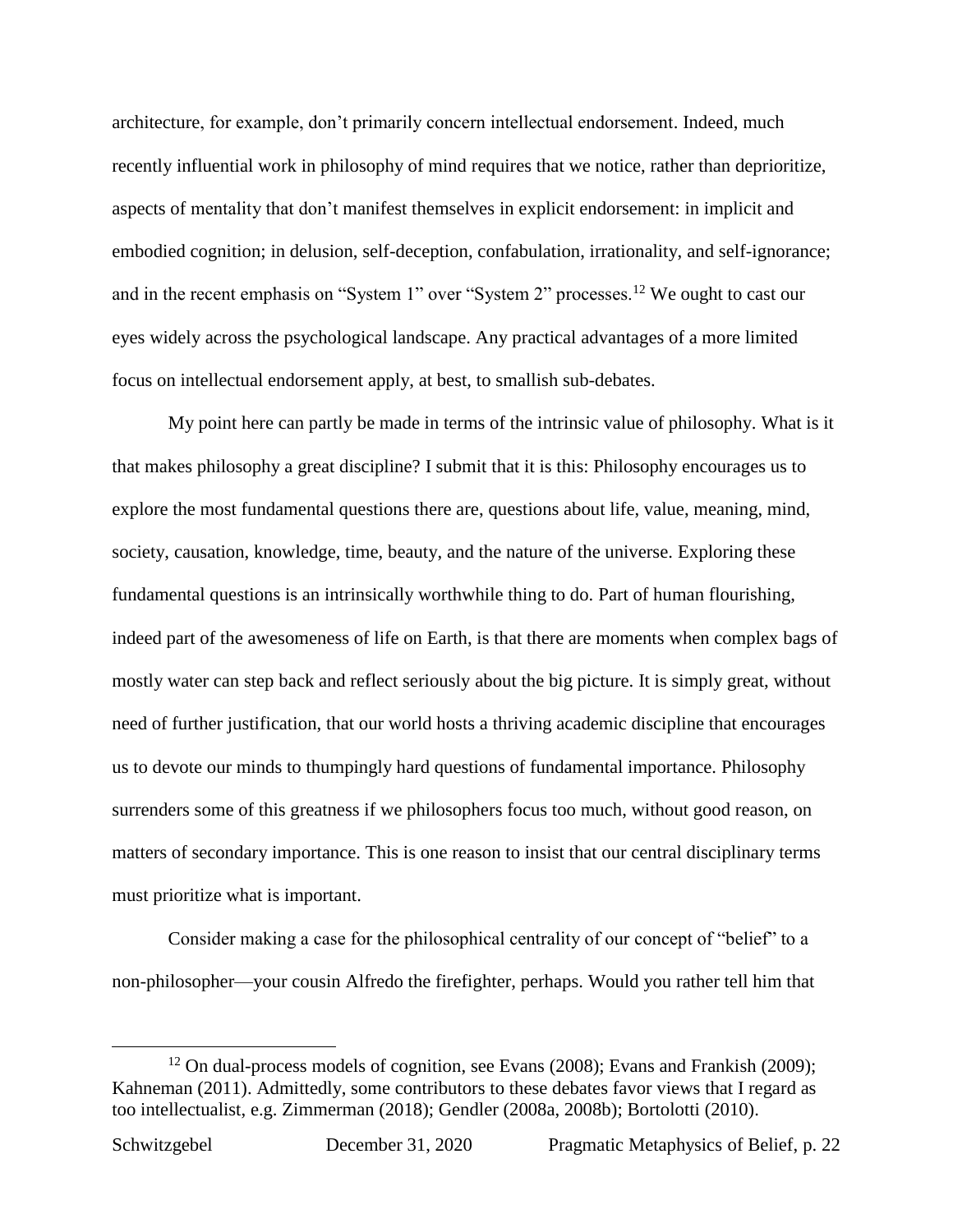this concept, belief, around which so much of our discipline is structured, is primarily about what one would intellectually endorse upon reflection? Or would you rather tell him that this central concept of ours, belief, is as much about whether you walk the walk as whether you talk the talk? That we philosophers, in thinking about what people's attitudes are, are interested in people's general postures toward the world, what they implicitly accept and rely on, how they act when it matters, as much as what they would sincerely assent to when questioned? I know which vision of the discipline makes me prouder. Maybe Alfredo is particularly interested in religious belief, or belief in the goodness of humanity, or the belief that all people are created equal. I want to tell him that, according to us philosophers, to believe these things is not just to be ready to endorse them upon reflection but to live them.

*Branch 3. A pragmatic approach to belief discourages noxiously comfortable selfopinions by forcing us to examine our behavior and implicit assumptions in thinking about our most cherished attitudes*. People care immensely about what they believe. Our beliefs especially our big-picture beliefs—are crucial to our sense of who we are.<sup>13</sup> The pragmatic account encourages those of us who care about our beliefs to take a salutary hard look at our practical behavior. The intellectualist account, by contrast, risks flattering us and encouraging us toward noxiously comfortable self-assessments.

In Section 4, I mentioned the natural fit between intellectualism and privileged selfknowledge. If self-knowledge of our beliefs is easy, presumably what we know about our beliefs is that we have the beliefs we intellectually endorse. It's much harder to know how you comport yourself toward the world generally. Intellectualism encourages Daniel, for example, to assess

<sup>&</sup>lt;sup>13</sup> See Heiphetz, Strohminger, and Young (2017) for one recent piece of empirical evidence in support of this claim.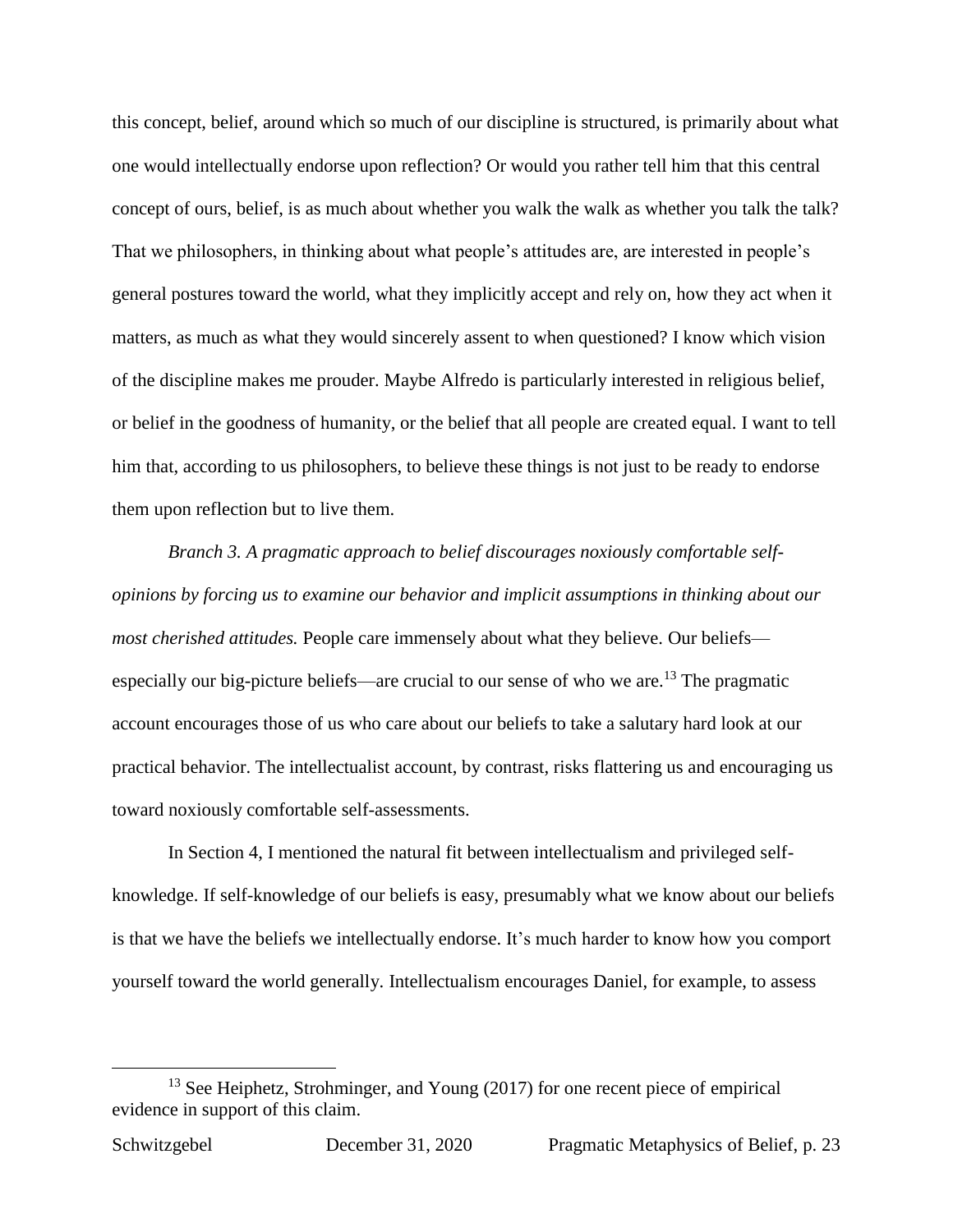his belief about the working poor as follows: He should determine what he is inclined to intellectually endorse ("The working poor deserve at least as much respect as the handsomely paid") and then conclude that, since intellectual endorsement is approximately sufficient for belief, he must have that appealing belief.

A pragmatic approach requires Daniel to cast his eye more widely in thinking about what he believes. It requires him to consider not only his intellectual endorsements but also his patterns of spontaneous behavior, his emotional reactions, and his unreflective assumptions about individual people. This is a more difficult, less comfortable, and more revealing exercise. On an intellectualist view, we might happen to notice the stark conflict, when it exists, between what we intellectually endorse (or "believe") and how we act in the world, but we are not forced to notice this conflict in order to assess whether we believe in the first place. The very heart of the pragmatic view, by contrast, consists in a commitment to be attuned to such possible conflicts.

From the first-person perspective, our intellectual endorsements are obvious: They spring into view as soon as we consciously reflect, and with them we seem to give voice to our genuine attitudes. Normally, we *want* our endorsements to reflect our genuine attitudes, and we assume they do. That we live according to our sincere affirmations is an attractive inferential leap. The pragmatic approach to belief is useful in part because it demands caution about this appealing inference. The pragmatic approach highlights what is not immediately visible and what we typically find less appealing about ourselves. Self-knowledge of one's attitudes becomes an appropriately intimidating project, starting with philosophers' favorite and paradigmatic attitude, belief. The pragmatic approach demands that we replace lazy self-flattery with difficult selfcritique.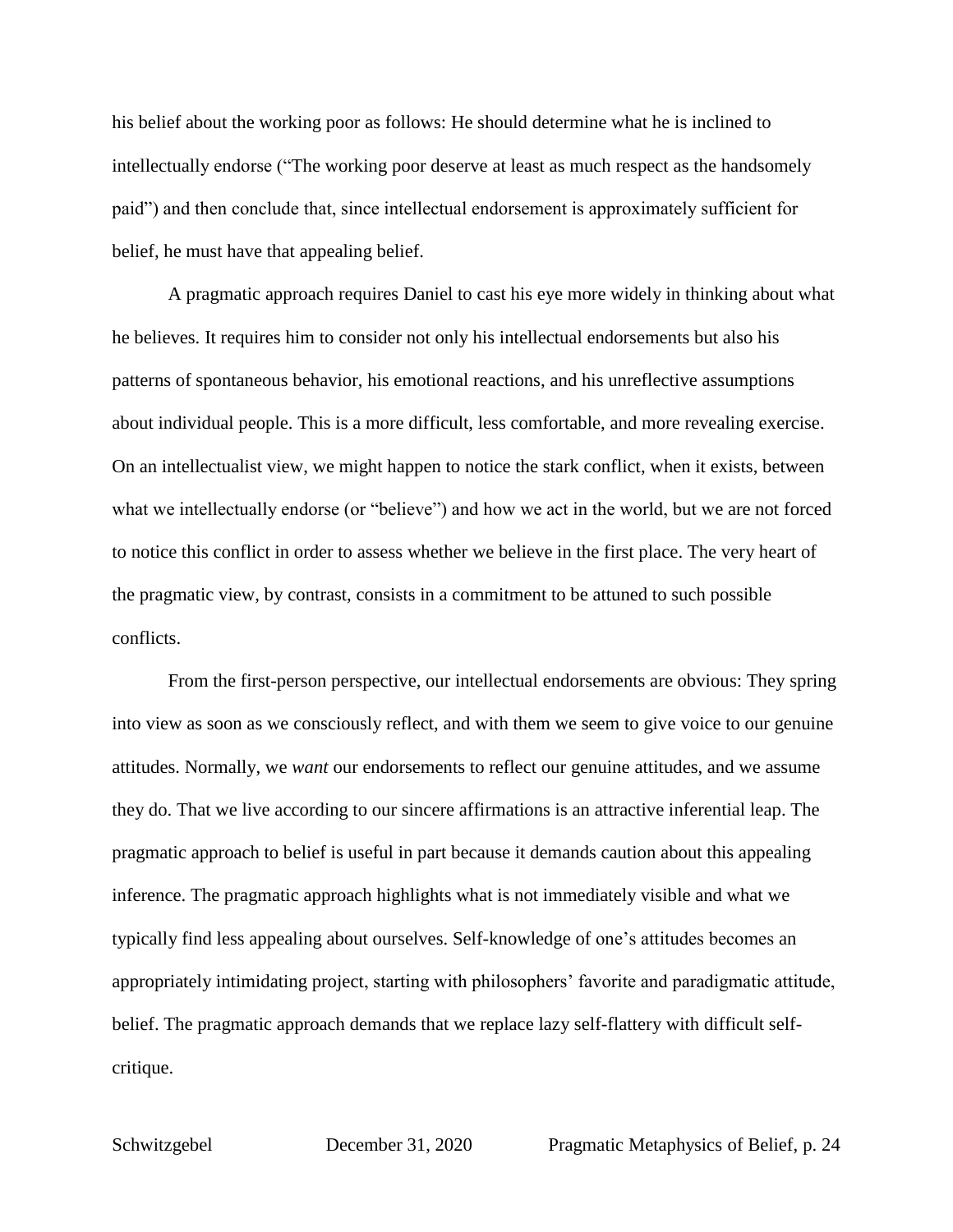People do not reliably live according to the opinions and values they intellectually endorse in the matters they care about most. Indeed, it is this very caring about what our attitudes are that tempts us into self-deception and wishful thinking and that makes frank self-examination so unpleasant. I am stunned by the breadth and diversity of our failures. How do we really treat our family, our colleagues, our students, strangers in the world around us? What do we really prioritize in our choices? What we sincerely say we believe about ourselves and about those around us, what we sincerely say we find valuable, and how we actually steer ourselves through the world are often badly misaligned. I see no better way to highlight this important and disappointing fact than to refuse to privilege intellectual endorsement in our discussion of attitudes.

## 6. Two roles for belief attribution

Another way to think about the fundamental issue at stake is this: Belief attribution, both in philosophy and in ordinary language, normally serves two different types of role. One is predicting, tracking, or reporting what a person would verbally endorse. When we attribute belief to someone, we are doing something like indirect quotation, speaking for them, expressing what we think they would say (e.g. in the simple versions of the "myths" in Sellars 1956/2000, 1969 and Wettstein 2004). The other role is predicting and explaining non-linguistic behavior (e.g. Dennett 1987; Fodor 1987; Andrews 2012). We might call the first role *testimonial*, the second *predictive-explanatory*. In adult human beings, when all goes well, the two coincide. You attribute to me the belief that class starts at 2 p.m. It is true both that I would say "Class starts at 2 p.m." and that I would try to show up for class at 2 p.m. (assuming I want to attend class). But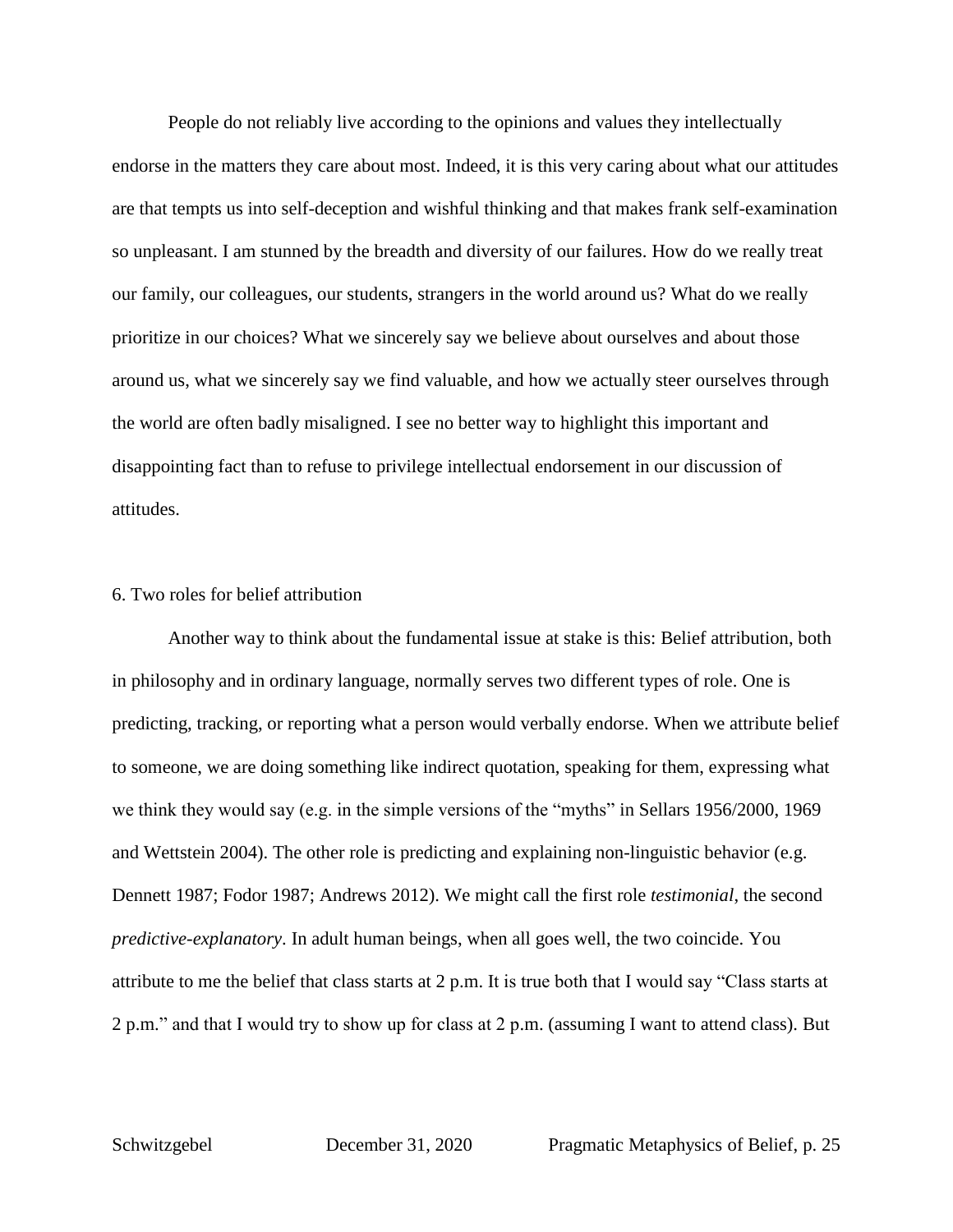what happens when these two roles for belief attribution come apart, as with Daniel, Alejandro, and the others?

Typically, self-attributions of belief are testimonial. If we were to ask Daniel whether he believes that the working poor deserve equal respect, he would presumably answer with an unqualified *yes.* Any other answer would be misleading. If he were to say "kind of" or "it's complex," he would probably give his conversational partner the wrong idea. If he were to go into detail about his spontaneous reactions to people, he would probably be missing the point of the question. Rejecting intellectualism thus risks complicating testimonial practice. Daniel might have to switch to talking about his "judgments" rather than his "beliefs," or at least we might have to reinterpret him in that way if we want to be careful. This is a potential pragmatic cost of my proposal.

On the other hand, consider Daniel's grandmother. She scolds him: "Do you *really*  believe that the working poor deserve equal respect? You sure don't act that way, for all your fine talk." Or consider a couple of custodians gossiping about Daniel behind his back. They say, with some justice, that he doesn't think that people like them deserve much respect. Or consider Daniel at age sixty, after a miserable experience in academia as a long-term adjunct, followed by a series of disappointing jobs working under horrible bosses as a bartender and a low-level librarian. His visceral respect for the elite is long gone. He can say, looking back: When I was thirty, I didn't deep-down believe that the working poor deserved equal respect. Now I do. Not all folk attribution is testimonial.

It is a simplifying assumption in our talk of "belief" that these two roles of belief attribution—the testimonial and the predictive-explanatory—converge upon a single thing: what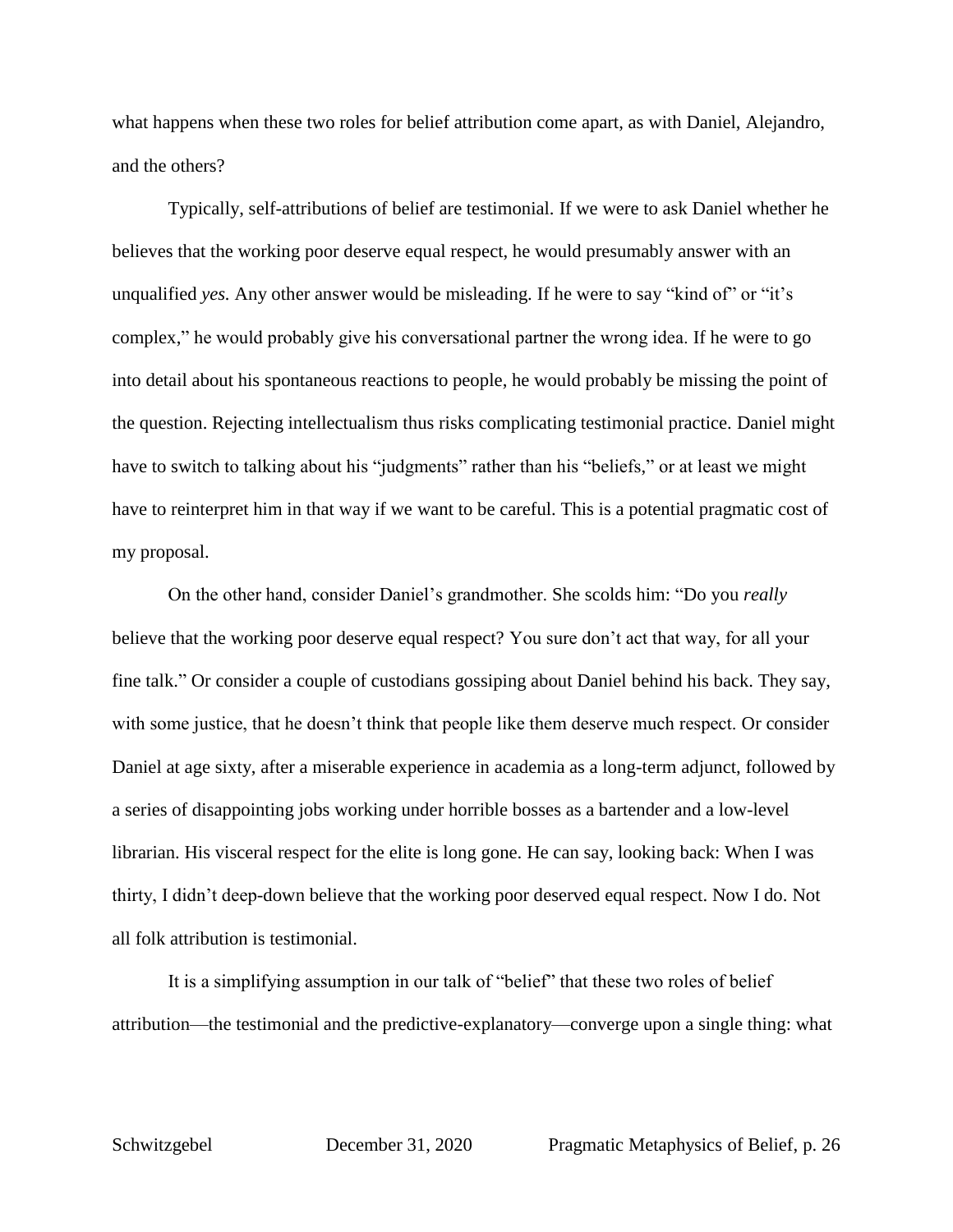one *believes*. When that simplifying assumption breaks down, something has to give, and not all of our practices can be preserved without reinterpretation.

### 7. Is this too harsh?

Here's a worry. Daniel might react negatively to being spoken of, or spoken to, in the way I recommend. He might react defensively, angrily. He might feel that we have undercut his authority to speak for himself about what he believes. We might do better, if our aim is to help him to see and change his behavior, if we use a lighter touch, if we instead say something like "Of course you *believe* that the working poor deserve equal respect, but look at all these reactions you have that don't fit with that belief."<sup>14</sup>

This is an open empirical question. Some evidence suggests that it can be helpful to ascribe traits or virtues to people aspirationally, even if they don't entirely live up to those traits (Alfano 2013). However, other evidence suggests that frank confrontation can be more effective than too soft a touch, and it remains unclear what level of aggression or assertiveness is most effective in dealing with prejudice (Czopp et al., 2006; Becker and Barreto 2014; Scaife et al., 2016). The empirical case is not currently clear enough either way, I think, to overcome the considerations I've advanced concerning the costs of subscribing to an overly intellectualist conceptualization of a term that is so central to philosophy as currently practiced.

Also note that it is not a commitment of the pragmatic view that we must *simply* say that Daniel doesn't believe what he is saying, much less that he believes the opposite of what he says. We can instead, as I would recommend, decline to give a simple answer and attribute to Daniel a

<sup>&</sup>lt;sup>14</sup> Tamar Gendler, Karen Jones, and Aaron Zimmerman have all pressed this point in conversation. See also Saul (2013: sec. 4.3).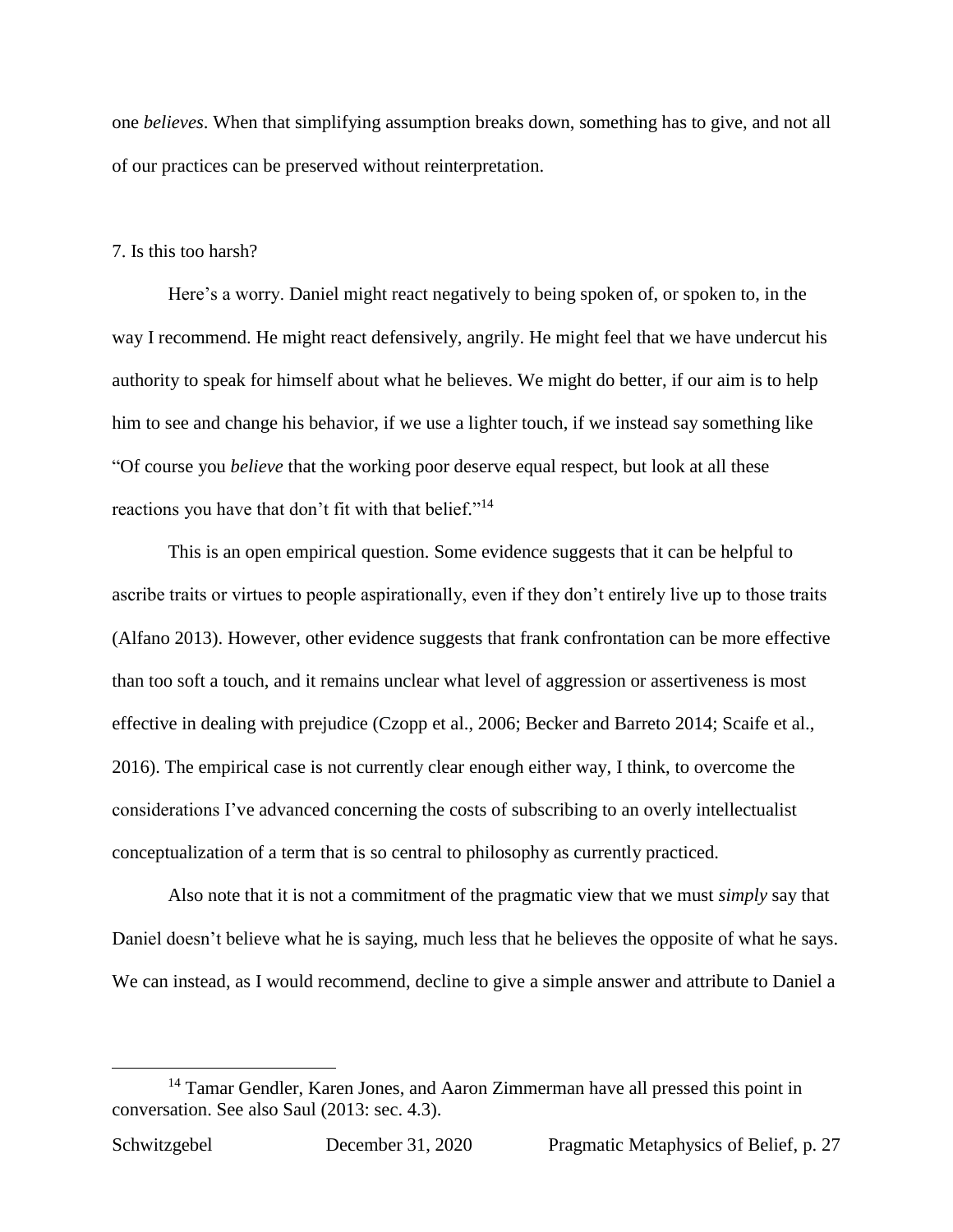complex, mixed-up state that is not helpfully summarized by saying either that "he believes" or that "he fails to believe." This might be easier for him to hear than a flat denial that he believes.

Another softening move takes the following form. Once we recognize how pervasive cases like Daniel's are, the negativity we feel toward Daniel ought to lose some of its sting. If *all*  we care about is classism, and if we see ourselves as non-classist, then in not taking Daniel's testimony about his beliefs at face value, we raise ourselves above Daniel and distance ourselves. But if we see Daniel's condition simply as the normal human condition, including in ourselves, our feelings toward him are likely to be different. Few of us are immune to Daniel-like manifestations of sexism, racism, ageism, and the many forms of ableism. Do you think that you respond to people you regard as physically beautiful in the same way that you respond to people you regard as unattractive, in matters on which physical appearance should have no bearing?<sup>15</sup> Consider other idealistic attitudes you endorse. Maybe, like me, you're a professor. You probably endorse a generous attitude toward the welfare of your students, a generous attitude toward other members of the department, a positive attitude toward balancing work and home life, and so forth. But do your spontaneous reactions and actual lived choices consistently reflect these aspirational attitudes, which are so pleasant to express and roll so easily off the tongue?

<sup>&</sup>lt;sup>15</sup> On the relationship between judgments of beauty and other traits such as academic intelligence, see Langlois et al. (2000); Talavas et al. (2016). From Langlois et al.: "Contrary to conventional wisdom, there is strong agreement both within and across cultures about who is and who is not attractive. Furthermore, attractiveness is a significant advantage for both children and adults in almost every domain of judgment, treatment, and behavior we examined. The magnitude of attractiveness effects is roughly the same as or larger than that of other important variables in the social sciences. In most cases, the benefits of attractiveness are large enough to be 'visible to the naked eye' and are of considerable practical significance" (p. 404, with inline citations removed).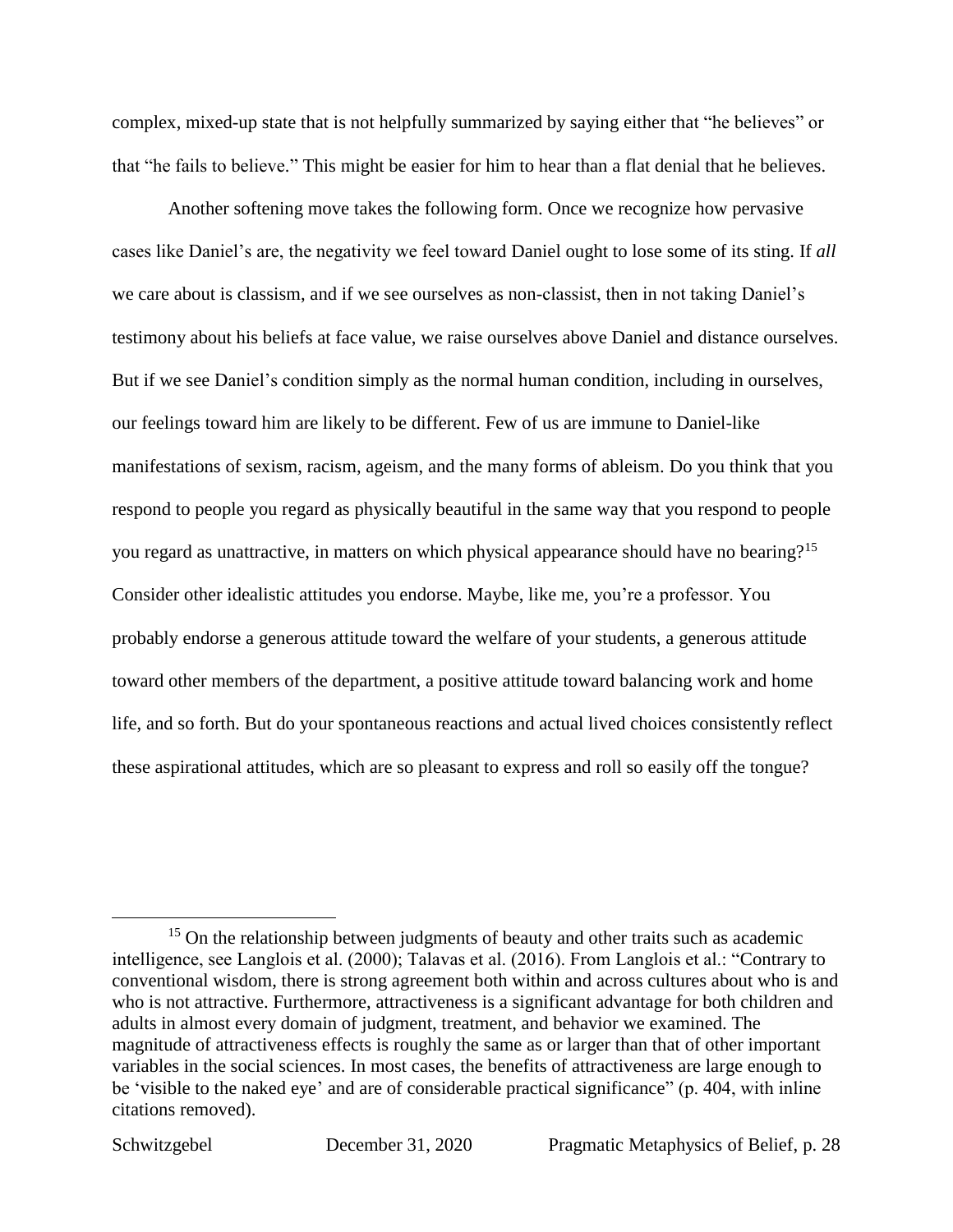Looking at myself, I sympathize with Daniel. I still want to say that his beliefs aren't as egalitarian as he probably thinks they are. But I have no desire to say this in a stinging way. After all, what kind of example am I?

## 8. Two kinds of fragmentation

Daniel, we might say, is a *fragmented believer*. Some of his behavior and reasoning seems to be responsive to, or to reflect, the information or proposition that the working poor deserve as much respect as those who are well paid; some of his other behavior and reasoning seems not to reflect or be responsive to that information or proposition. In some sense, on this issue, his mind is fragmented, splintered, or disunified. Call this bare statement the *minimalist fragmentation* thesis. Fragmentation of at least this minimal sort is probably the normal human condition for beliefs that are complex, difficult to remember, or relevant to a wide range of habitual behavior (Schwitzgebel 2001, 2002; Gendler 2008a, 2008b; Elga and Rayo, Chapter \* in this volume).

The minimalist fragmentation thesis should not be confused with a stronger thesis, which I will call *system fragmentation*, defended by Borgoni (2015, 2016) and Mandelbaum (2016). Consider some proposition *P*, such as "The working poor deserve as much respect as those who are well paid." According to system fragmentation, what explains fragmentation in cases like Daniel's is that the mind is divided into subsystems, some of which operate as if *P* is true (for example, drawing relevant inferences from *P*) and others of which do not. When the subject acts *P*-ishly (e.g. Daniel affirms egalitarianism), their behavior is being driven primarily by cognitive subsystems that operate as if *P* is true. When the subject acts non-*P*-ishly (e.g. Daniel assumes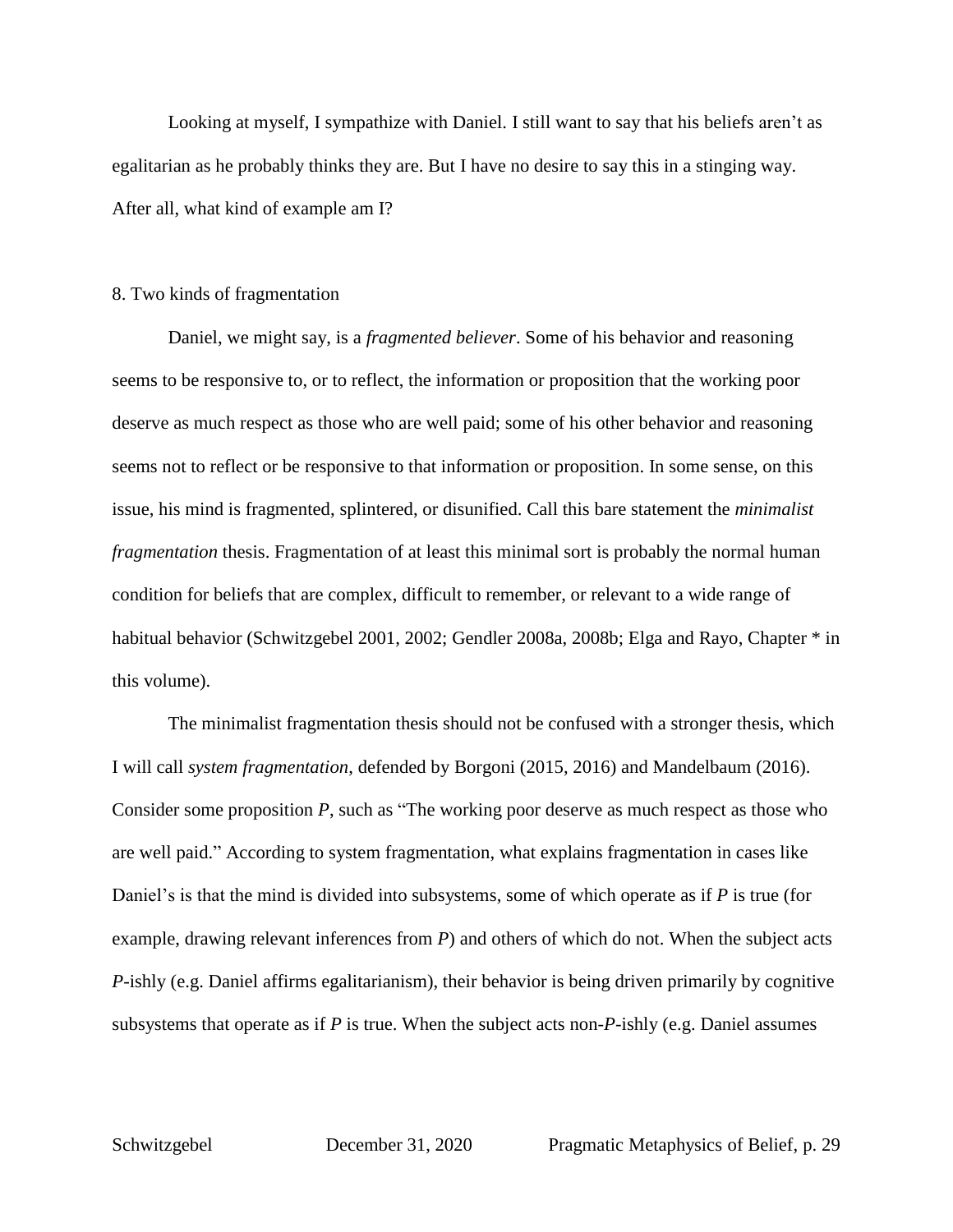that his housekeeper is politically naive), their behavior is being driven primarily by cognitive subsystems that do not operate as if *P* is true. 16

If system fragmentation is correct, it would explain the condition described by the minimalist fragmentation thesis. By contrast, unless it is supplemented in some way, the minimalist fragmentation thesis does not pretend to explain the fragmented behavior, noting only the superficial patterns. This might seem to be a disadvantage of the minimalist view (as suggested by Borgoni 2016 and Quilty-Dunn and Mandelbaum 2018). Indeed, the minimalists' lack of explanatory ambition would be a disadvantage if the system fragmentation story provided a *good* explanation of behavior like Daniel's. But the system fragmentation story does not provide a good explanation. Rather, it is an empirically unjustified speculative model that oversimplifies the phenomena.

Consider personality traits, which I have argued are structurally similar to attitudes (Schwitzgebel 2002, 2013). People are often fragmented extraverts. They are extraverted in some ways but not in others, extraverted in some situations but not in others. A minimalist fragmentation thesis about extraversion would simply note this fact, perhaps along with certain patterns of coherence and incoherence. A system fragmentation thesis about personality might, by contrast, aim to explain this behavior by means of subsystems, some of which explain the extraverted behavior and others of which explain the introverted behavior. Extraverted behavior would then arise when the former subsystems are dominant. While system fragmentation concerning extraversion *might* be true, there is no good reason to think that it is true, and any

<sup>&</sup>lt;sup>16</sup> Borgoni and Mandelbaum both further commit to the view that in implicit bias cases resembling Daniel's, the subject believes both *P* and not-*P*, though this further commitment is not essential to the view I am calling system fragmentation. Frankish (2004) and Gendler (2008a, 2008b) could embrace system fragmentation without taking this further step.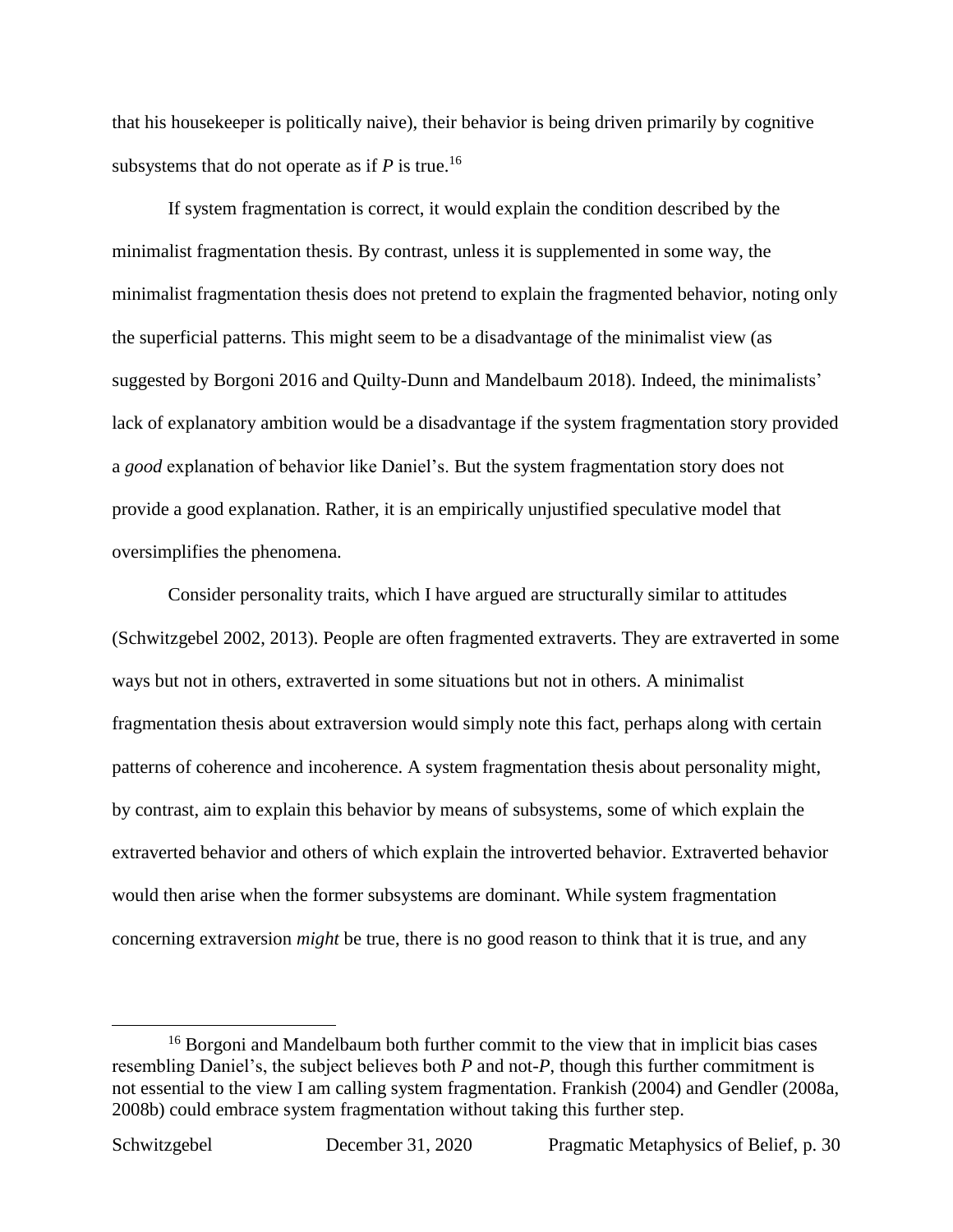philosopher who feels the need to endorse system fragmentation about extraversion on pain of lacking an explanation of fragmented extraversion should reconsider their haste. Extraverted and introverted behaviors probably arise from a wide variety of processes in complicated coordination and competition rather than a mix of specifically extraverted and non-extraverted systems.

Concerning belief, the situation is not entirely dissimilar. In a limited range of cases, system fragmentation may have substantial merit and empirical support. For physiologically distinct types of memory, empirical facts about conditions of retrieval and non-retrieval might support something in the direction of a subsystem picture (Squire 2004). Perhaps there is similar fragmentation in early sensory processing. Partly to avoid such cases, in this essay I have featured attitudes that don't fit neatly into empirically well-founded varieties of system fragmentation: implicit bias, wishful thinking, idealism. I see no good empirical reason to think it likely that we can divide Daniel's, Nancy's, and the others' cognitive subsystems neatly into those that operate as if *P* is true and those that do not. Human cognition about matters such as egalitarianism and one's children's prospects is too mixed and inconstant, too influenced by situation, mood, habit, and salience, and probably, at root, too complex to be divided neatly into systemic silos of *P*-assuming and non-*P*-assuming cognitive systems (at least for any *P* that can be briefly stated in ordinary language). At best, this sort of neat siloing is a speculative model that reaches beyond the empirical evidence. We can accept disunity without embracing the dubious architectural commitments of system fragmentation.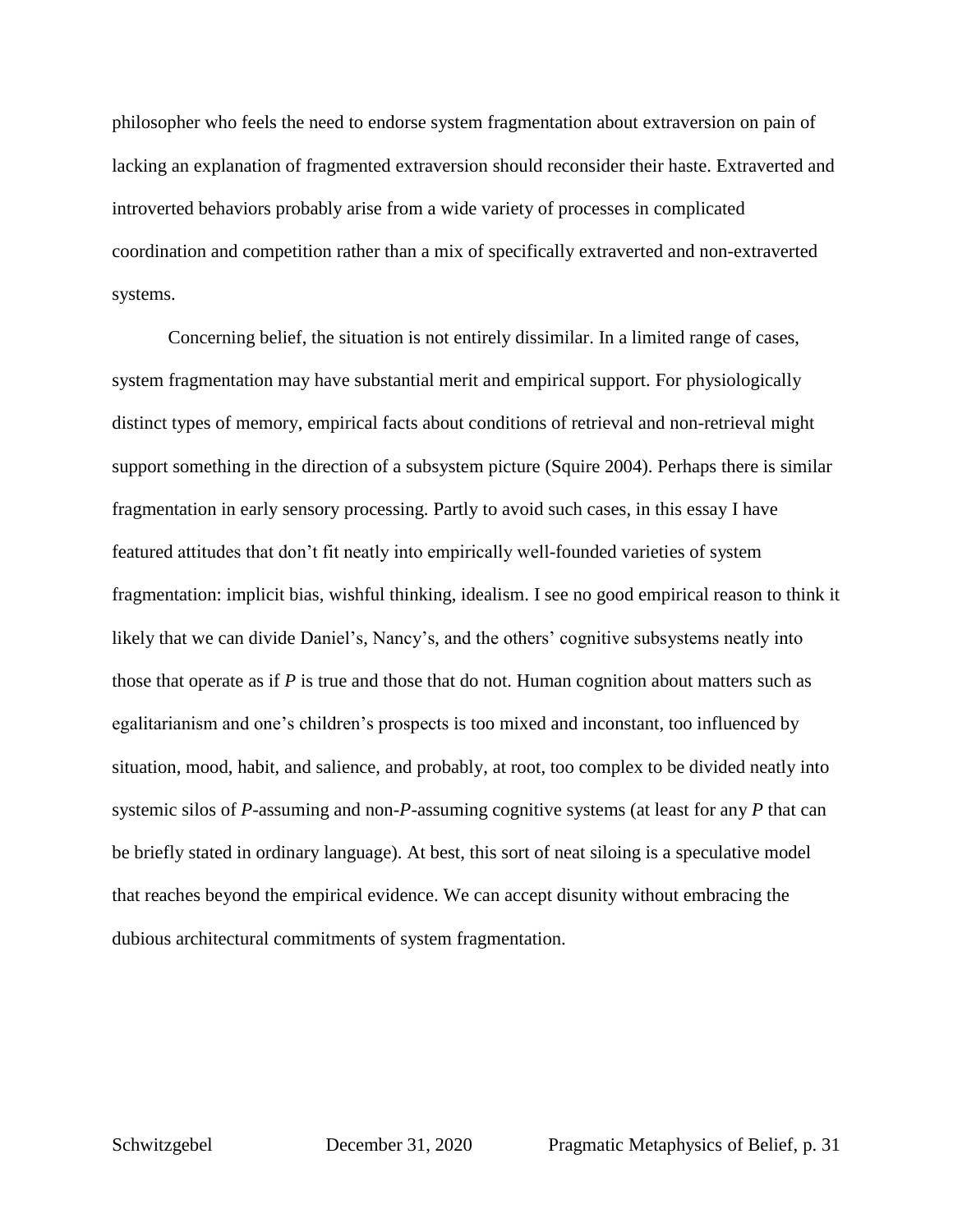## 9. Five objections

*Objection 1. Is this an unrepresentative selection of beliefs?* You might ask: What about mathematical beliefs? The belief that snow is white? The belief that there's a pen in my hand? Have I cherry-picked a few weird beliefs?

*Reply.* I have focused on beliefs that we care about having (beyond our general desire to believe what's true). These are often beliefs about norms and values, but they don't have to be. Some are closer to being purely factual in content (e.g. the belief that women and men are equally intelligent and Nancy's belief that her son will soon become one of the top salespeople). Intellectualist and pragmatist approaches tend to diverge mostly regarding big-picture beliefs that are important to people's self-conceptions. In principle, however, they might diverge even for mathematical beliefs. Consider the belief that the number of points on a line segment has the same cardinality as the number of points in all of space. If someone assented to that proposition upon reflection and yet regularly drew mathematical inferences that depended on its falsity, that might be a straight-up belief on an intellectualist view but a non-belief or an in-between belief on a pragmatic view.

*Objection 2. Couldn't we just advocate giving more attention to behavior, implicit assumptions, and spontaneous emotional reactions while favoring the intellectualist use of "belief"?* This is probably Gendler's (2008a, 2008b) intended strategy in highlighting the importance of her new concept of "alief."

*Reply.* I have no objection to this strategy in principle. Still, my best guess about the sociology of the discipline is that change can be more swiftly and thoroughly achieved by emphasizing and reinforcing the non-intellectualist strands that the term "belief" already contains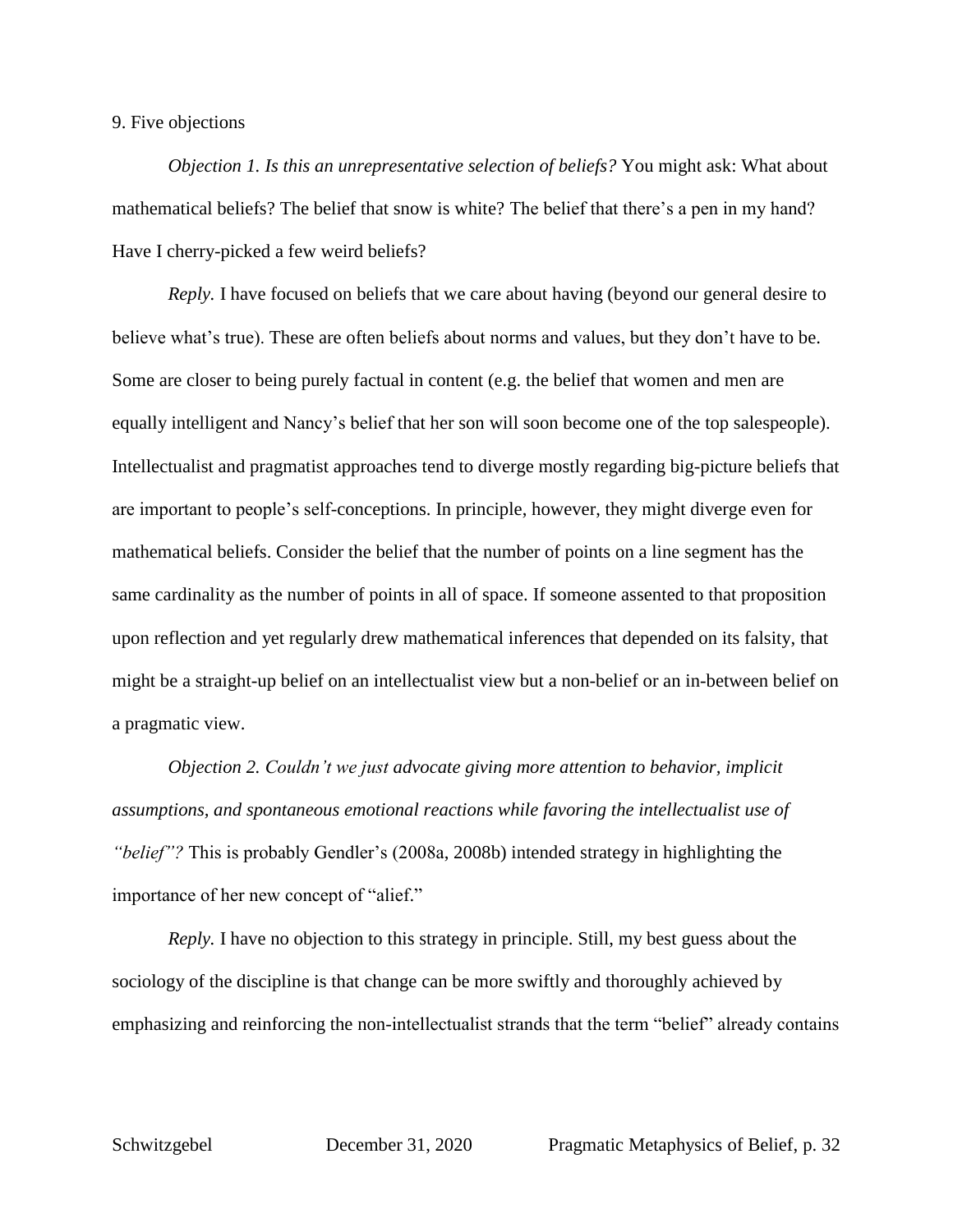than by reinforcing the intellectualist strands while also saying "Look over here at this other important stuff!"

*Objection 3. Could we decide to say that there are two types of belief, one for which intellectual endorsement is sufficient and one that requires more?* We might call the first "thin belief" and the second "thick belief" (Buckwalter et al., 2015); we might call the first "superbelief" and the second "basic belief" (Frankish 2004); or we might call the first "belief de dicto" and the second "belief de mundo" (Sommers 2009).

*Reply.* I doubt that cases like Daniel's splinter as cleanly as a simple two-types-of-belief model appears to suggest (Schwitzgebel 2002, 2010, 2011). Furthermore, it's confusing to attribute two different belief attitudes with different adjectival modifiers. Since we don't normally use adjectival modifiers in belief attribution, the practice risks making unmarked uses of "belief" ambiguous.

*Objection 4. An intellectualist approach to belief, when coupled with attention to behavior, might more effectively motivate us to match our behavior to our intellectual judgments than a pragmatic approach does.* If Daniel can say, based on a pragmatic view, that he doesn't fully or completely believe that the working poor deserve equal respect, then maybe his disrespectful behavior will seem less jarring to him, since he can acknowledge that it's not entirely discordant with his beliefs.

*Reply.* I'm disinclined to think that most Daniel-like implicit classists would, upon endorsing a pragmatic view of belief, decide that their biased behavior doesn't need changing, since after all, it partly reflects their beliefs. But even if that were so, the objection goes astray in other cases where the spontaneous reactions have more merit. Kennedy might be naive in her intellectual judgments about money; Duy-Anh might be wiser in his atheistic behavior than in his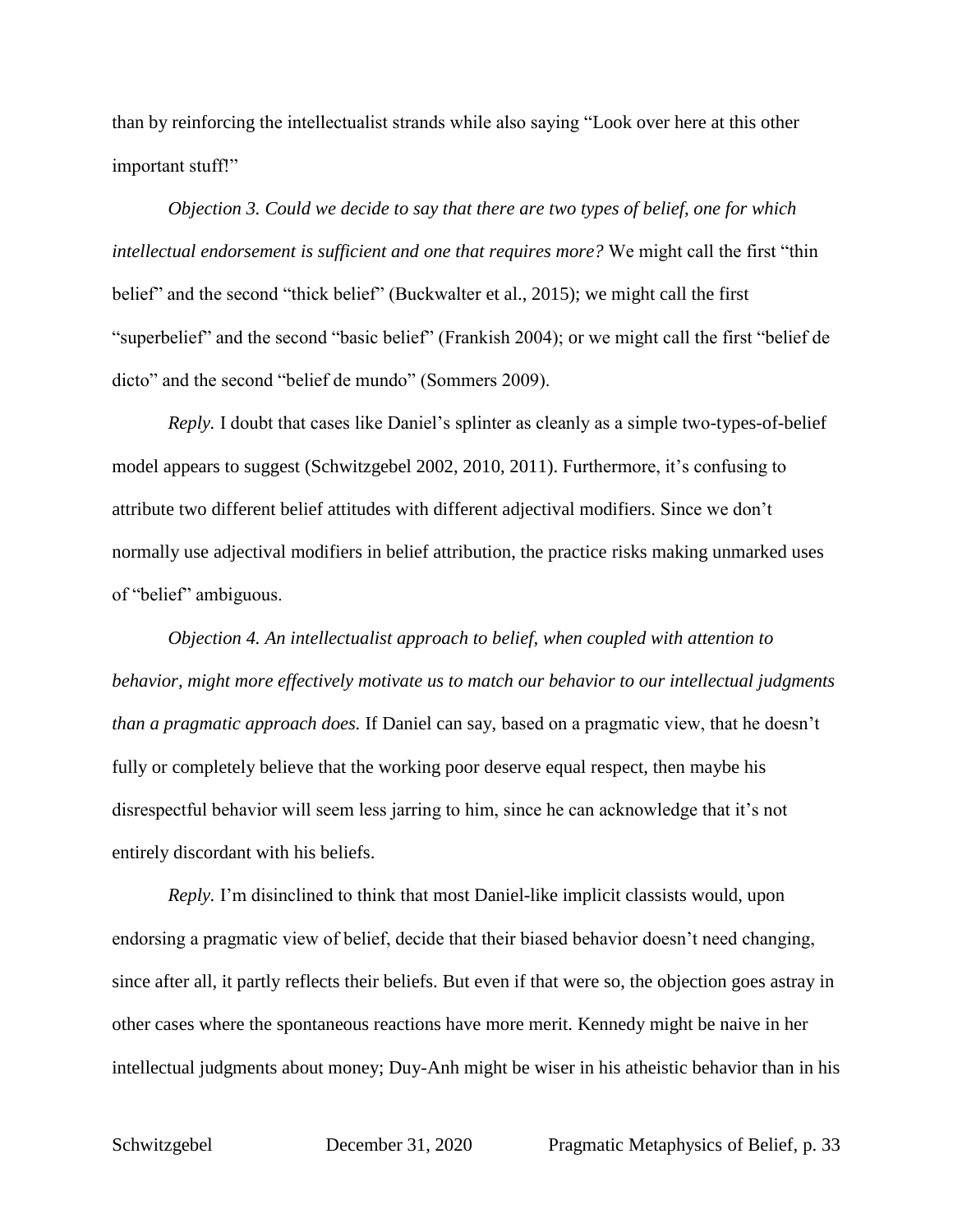religious assertions; Nancy might do well to be emotionally cautious about her son's prospects. If thinking of their belief states as conflicted, mixed, or in-betweenish permits them more happily to act at variance with their explicitly endorsed judgments, so much the better.

*Objection 5. I fully and genuinely believe that it's unhealthy to sit on my couch eating junk food rather than eating kale and exercising and that I really should prioritize my long-term health. And yet here I am, kicking back with a bag of CheezOs again.* I fully believe that I should prioritize eating better, yet I don't act accordingly.

*Reply.* We can develop this case in a couple of different ways. First, imagine that our junk-food eater regularly makes sincere and serious plans to stop eating junk food, tries to avoid situations of temptation (e.g. by keeping junk food out of the house), feels genuine guilt or regret when she lapses, tries to recruit others to help her improve her lifestyle, etc. In this case, she would in fact have many of the reactions and behaviors constitutive of believing that it's unhealthy to eat junk food and that she should thus avoid it. If that's what's going on, it's plausible either that she does avoid junk food for the most part or that there's some partly excusing factor at play, such as high levels of stress. Alternatively, imagine that our junk-food eater makes no serious plans to improve her diet, doesn't feel regret after bingeing, doesn't really feel motivated to do anything much to improve her habits, is typically happy to load her grocery cart with candy, and laughs at her kale-eating friends—it's just that on the rare occasion that she stops to reflect explicitly, she recognizes that she probably should ease up on the CheezOs. In this case, it's not so unreasonable to say that, taking a bird's-eye view of her enduring attitudes, she is not entirely accurately describable as unambiguously believing that she ought to prioritize eating better.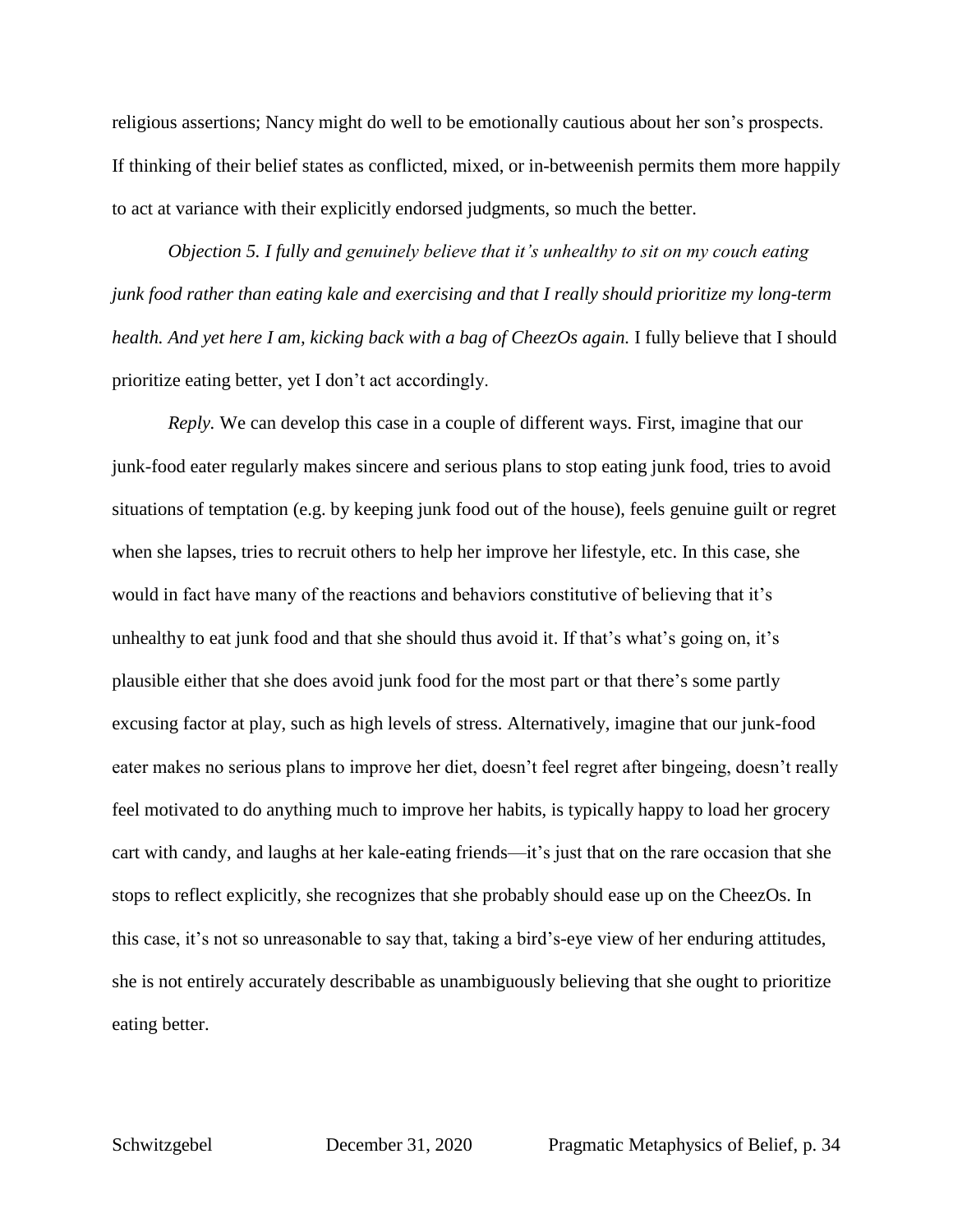#### 10. Conclusion

Condensed to a motto: What you believe is not what you say you believe; it's how you live.

We have a choice when constructing a metaphysics of belief. We can emphasize our patterns of intellectual endorsement, our most thoughtful responses, and what we would say or judge upon reflection. Alternatively, we can emphasize our overall patterns of lived behavior, reaction, and thought, spontaneous as well as reflective, implicit as well as explicit. The latter pattern, the bigger pattern, being the more important, is the better choice as a referent for the word "belief," which is so central to our discipline.

I am especially concerned about our tendency to endorse appealing attitudes egalitarianism of various sorts, the unimportance of money and prestige, our concern for the welfare of those around us—while behaving in ways that align poorly with those attitudes. My empirical, pragmatic conjecture is that it better helps us to frankly confront our frequent failure to live up to our ideals if we refuse to place intellectual endorsement at the center of philosophy, that is, if our basic philosophical terminology does not treat intellectual endorsement as decisive.

Wang Yangming, the sixteenth-century neo-Confucian philosopher, argued for the unity of knowledge and action: To know a truth, especially a moral truth, is to act accordingly. If you claim to know but do not act, you do not really know (Wang Yangming, c. 1500/2009). There is a type of moral excuse-making that Wang Yangming regarded as common: the excuse of saying that although you know what you ought to do, you are having trouble putting that knowledge into action. To make such an excuse is to claim a kind of moral half credit. Your heart is in the right place, but you are just a bit weak or need some practice. Wang Yangming did not want to give people that half credit. To know the Confucian way to treat your parents is just to treat your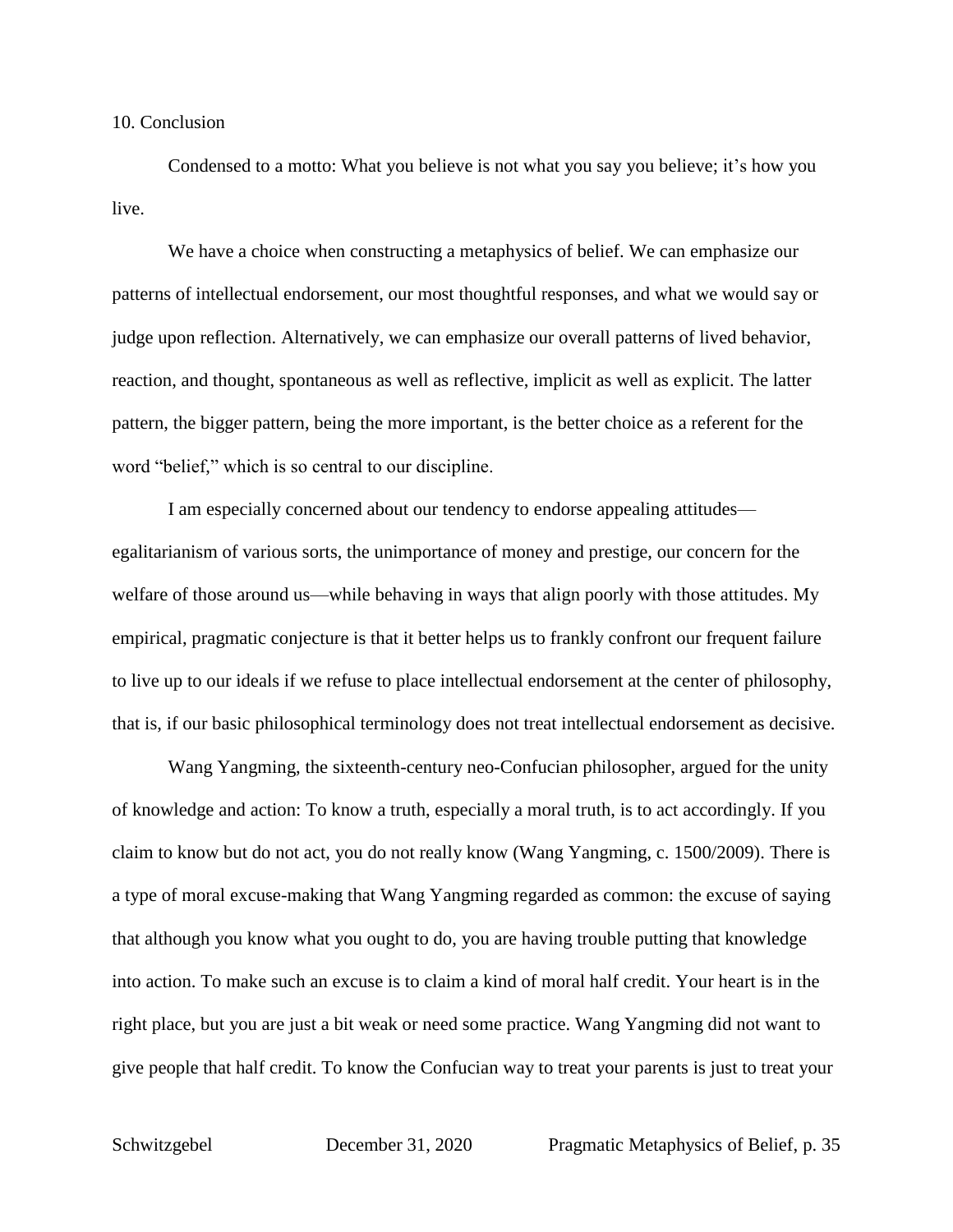parents that way. Your lived choices express your knowledge. If you really know it is wrong to neglect your parents, you will not neglect them.

I'm not sure I would go all the way with Wang Yangming here. Our affirmations, avowals, and heartfelt judgments in our most reflective moments matter. Maybe they *are* worth half or quarter credit—especially if we feel genuine guilt, shame, and regret when we act contrary to these expressed opinions.<sup>17</sup> But if our affirmations and avowals are important, it's not because of anything about them that makes them especially central to who we are or what we believe. Rather, they matter because they are a part of what it is to live a rich human life, nothing more and nothing less.<sup>18</sup>

 $\overline{a}$  $17$  In addition to the qualification highlighted in this paragraph, I would add two others. First, Wang Yangming is discussing *knowledge* rather than belief, and knowledge attribution might work differently than belief attribution. In fact, I favor a "capacity-tendency" account on which one can sometimes be described as knowing that *P* (because one has the capacity to act accordingly) without fully or determinately believing that *P* (because one lacks the tendency to act accordingly) (Ryle 1949; Myers-Schulz and Schwitzgebel 2013; contra standard JTB and JTB+ theories of knowledge). On my view, Daniel is just such a case. Second, we can rationally aim at moral mediocrity (Schwitzgebel 2019). Our practical tendencies thus normally reflect and partly constitute our all-things-considered values, which might differ from our purely moral values. Consequently, one might know, endorse, and believe in the moral correctness of the Confucian way while failing to act on it because one doesn't sufficiently care about morality.

<sup>&</sup>lt;sup>18</sup> For helpful discussion, thanks to Rima Basu, Michael Brownstein, Brie Gertler, Linus Huang, Karen Jones, Dan Kelly, Michael Kremer, Janet Levin, Neil Levy, Alex Madva, Randy Mayes, Dana Nelkin, Jeremy Pober, Kathryn Pogin, Richard Vulich, Ralph Wedgwood, Jesse Wilson, and Aaron Zimmerman. Thanks also to audiences at the Pacific APA in 2015 and 2016, the University of Hong Kong, the University of Southern California, Northwestern University, and the universities of Nijmegen, Vienna, Leuven, Graz, Antwerp, and Cambridge. Finally, I am grateful to those who commented on related posts on my blog and my public Facebook page.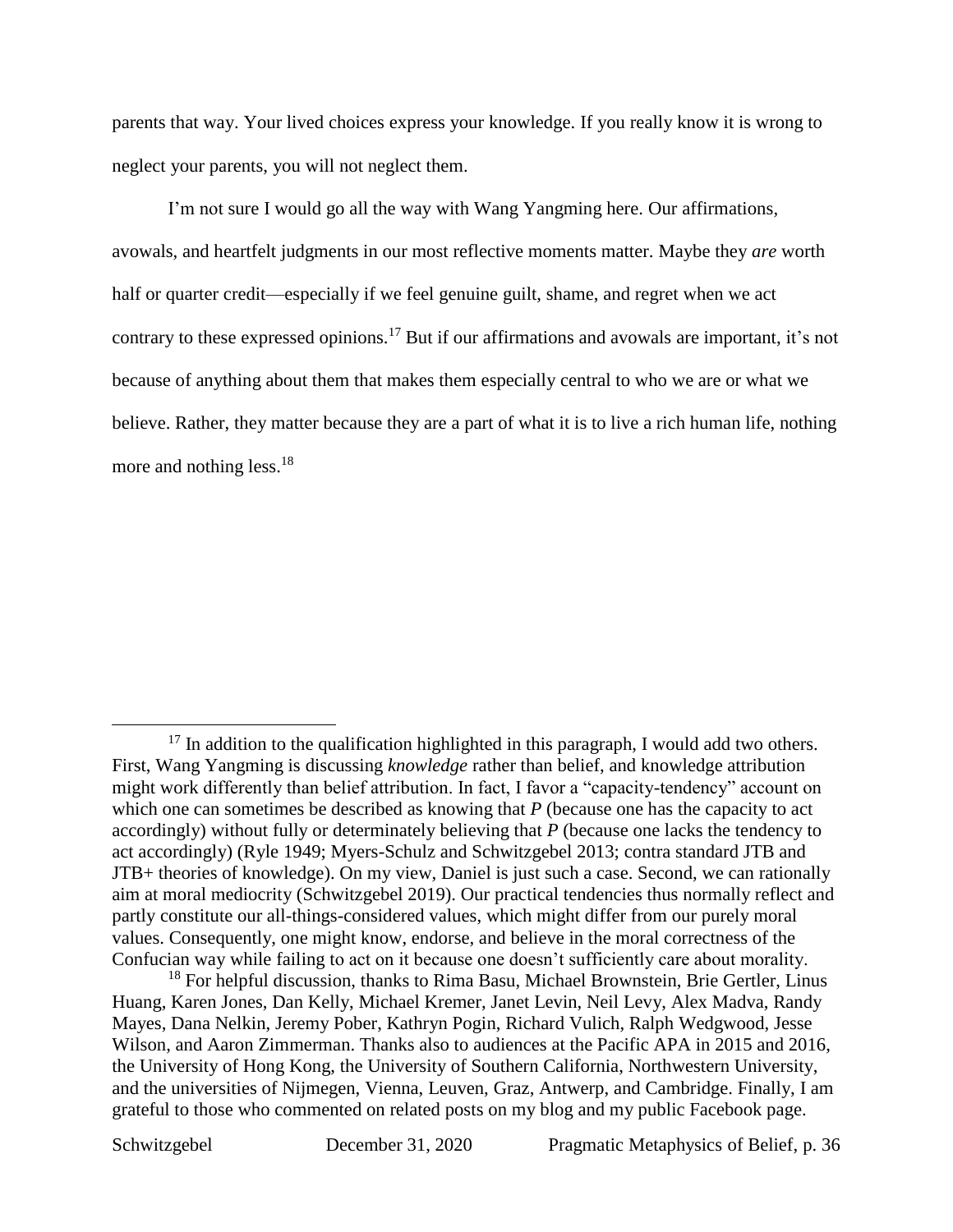#### References

- Alfano, M. (2013), *Character as Moral Fiction* (Cambridge University Press).
- Andrews, K. (2012), *Do Apes Read Minds?* (MIT Press).
- Arpaly, N. (2002), *Unprincipled Virtue* (Oxford University Press).
- Audi, R. (1994), 'Dispositional Beliefs and Dispositions to Believe', in *Noûs* 28: 419–34.
- Bain, A. (1868/1973), *Mental Science* (Arno).
- Bar-On, D. (2004), *Speaking My Mind* (Oxford University Press).
- Becker, J., and Barreto, M. (2014), 'Ways to Go: Men's and Women's Support for Aggressive and Nonaggressive Confrontation of Sexism as a Function of Gender Identification', in *Journal of Social Issues* 70: 668–86.
- Borgoni, C. (2015), 'Dissonance and Doxastic Resistance', in *Erkenntnis* 80: 957–74.
- —— (2016), 'Dissonance and Irrationality: A Criticism of the In-Between Account of Dissonance Cases', in *Pacific Philosophical Quarterly* 97: 48–57.
- Bortolotti, L. (2010), *Delusions and Other Irrational Beliefs* (Oxford University Press).
- Boyle, M. (2009), 'Active Belief', in *Canadian Journal of Philosophy*, supplementary vol. 35: 119–47.
- Brown, M. (2015), 'John Dewey's Pragmatist Alternative to the Belief-Acceptance Dichotomy', in *Studies in the History and Philosophy of Science* 53: 62–70.
- Brownstein, M., and Madva, A. (2012), 'The Normativity of Automaticity', in *Mind & Language*  27: 410–24.
- Buckwalter, W., Rose, D., and Turri J. (2015), 'Belief Through Thick and Thin', in *Noûs* 49: 748–75.
- Byrne, A. (2018), *Transparency and Self-knowledge* (Oxford University Press).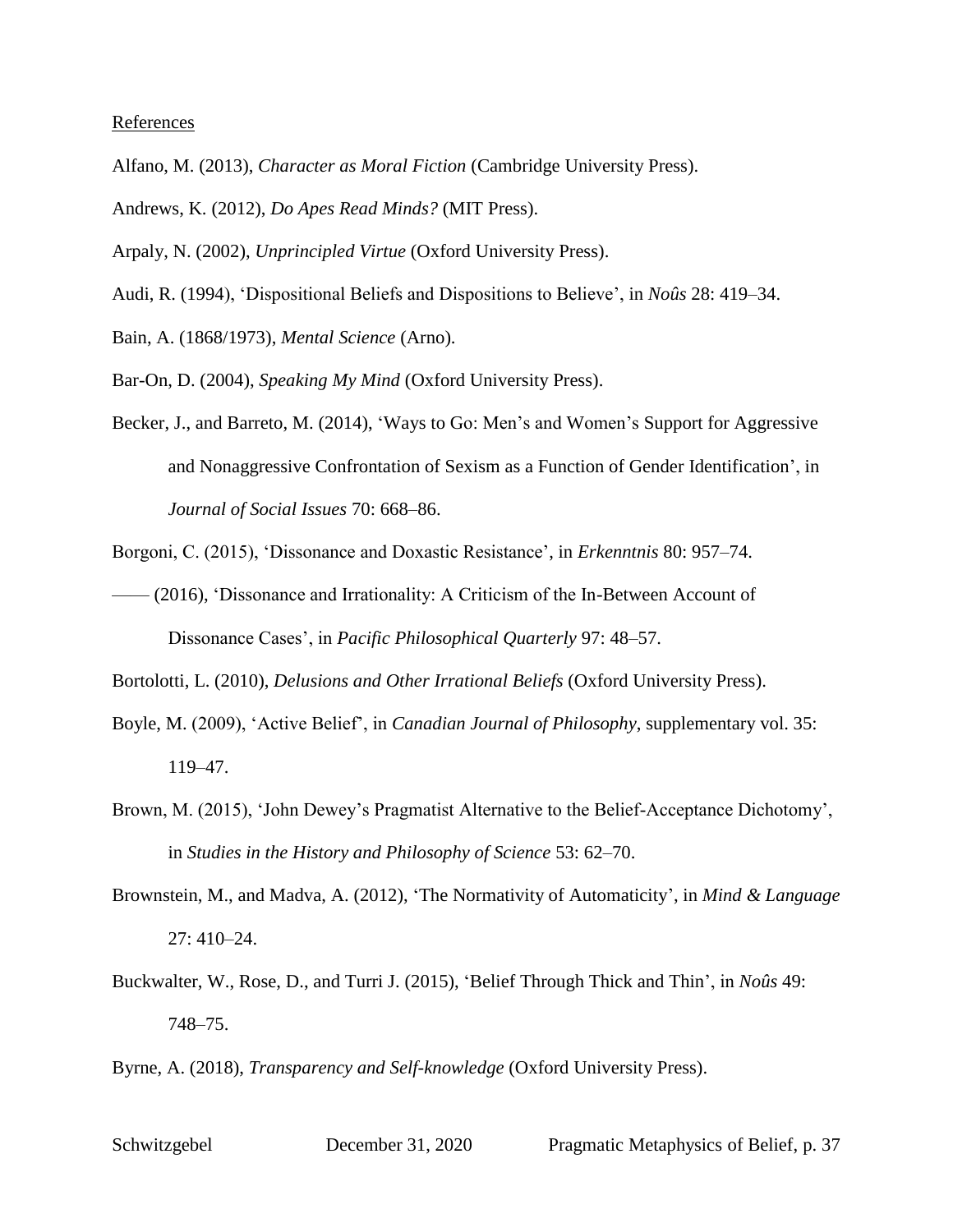Cappelen, H. (2018), *Fixing Language* (Oxford University Press).

- Carnap, R. (1950), *Logical Foundations of Probability* (University of Chicago Press).
- Carruthers, P. (2015), *The Centered Mind* (Oxford University Press).

Cartwright, N. (1983), *How the Laws of Physics Lie* (Oxford University Press).

—— (1999), *The Dappled World* (Cambridge University Press).

Cohen, L. (1992), *An Essay on Belief and Acceptance* (Oxford University Press).

Cummins, R. (1996), *Representations, Targets, and Attitudes* (MIT Press).

Czopp, A., Monteith, M., and Mark, A. (2006), 'Standing Up for a Change: Reducing Bias Through Interpersonal Confrontation', in *Journal of Personality and Social Psychology* 90: 784–803.

Davidson, D. (1984), *Inquiries into Truth and Interpretation* (Oxford University Press).

de Sousa, R. (1971), 'How to Give a Piece of Your Mind: Or, the Logic of Belief and Assent', in *Review of Metaphysics* 25: 52–79.

Dennett, D. (1978), 'How to Change Your Mind', in *Brainstorms* (MIT Press), 300–309.

—— (1987), *The Intentional Stance* (MIT Press).

Dewey, J. (1920/1957), *Reconstruction in Philosophy, Enlarged Edition* (Beacon).

—— (1938), *Logic: The Theory of Inquiry* (Henry Holt).

Dretske, F. (1988), *Explaining Behavior* (MIT Press).

Dupré, J. (1993), *The Disorder of Things* (Harvard University Press).

Evans, J. (2008), 'Dual-Processing Accounts of Reasoning, Judgment, and Social Cognition', in *Annual Review of Psychology* 59: 255–78.

Evans, J., and Frankish, K. (eds.) (2009), *In Two Minds* (Oxford University Press).

Fodor, J. (1987), *Psychosemantics* (MIT Press).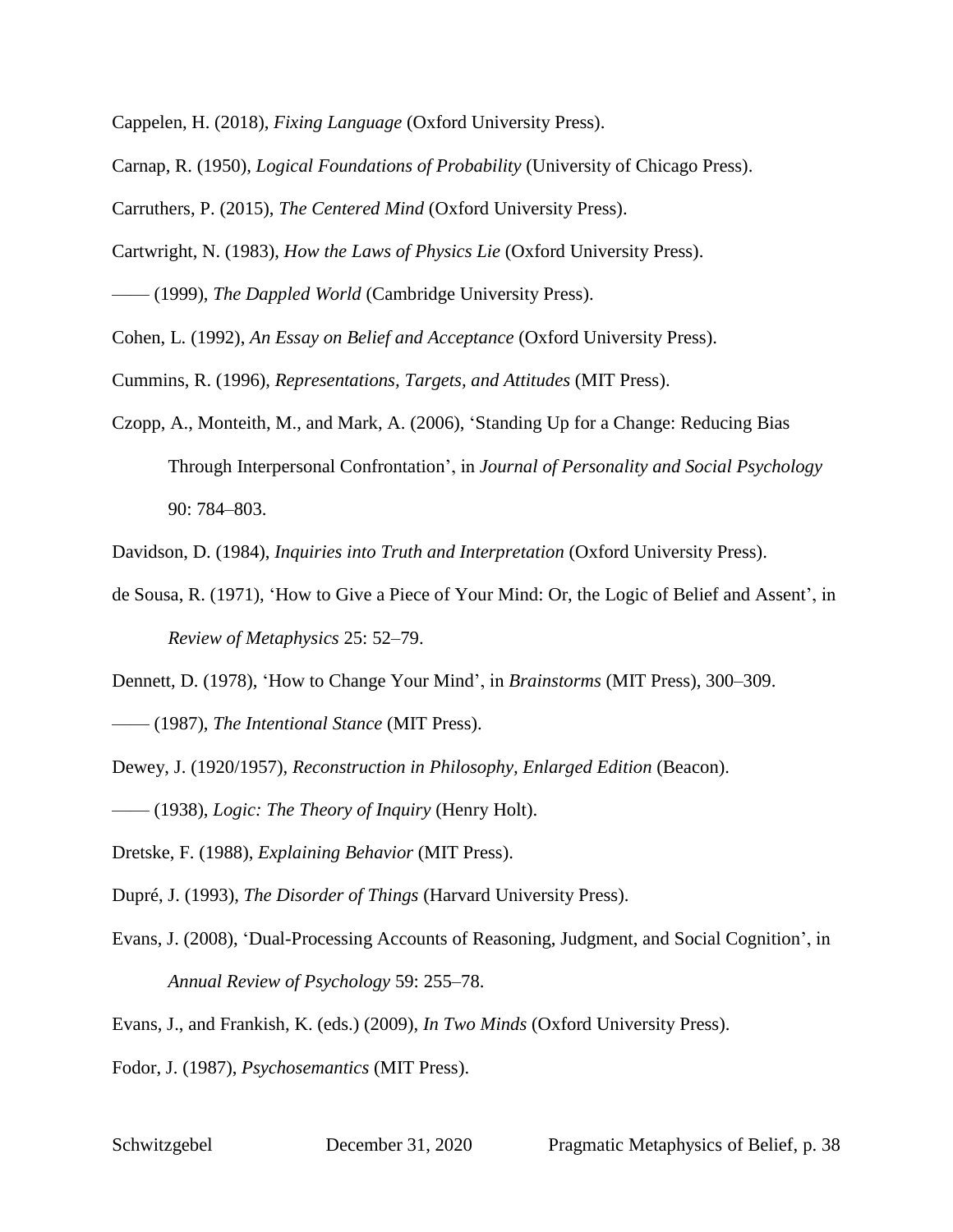Frankish, K. (2004), *Mind and Supermind* (Cambridge University Press).

- Freud, S. (1923/1960), *The Ego and the Id*, trans. J. Riviere, ed. J. Strachey (Norton).
- —— (1933/1933), *New Introductory Lectures on Psycho-Analysis*, trans. W. Sprott (Norton).
- Gendler, T. (2008a), 'Alief and Belief', in *Journal of Philosophy* 105: 634–63.
- —— (2008b), 'Alief in Action, and Reaction', in *Mind & Language* 23: 552–85.

Haslanger, S. (2012), *Resisting Reality* (Oxford University Press).

- Heiphetz, L., Landers, C., and Van Leeuwen, N. (2017), *Does 'Think' Mean the Same Thing as 'Believe'? Linguistic Insights into Religious Cognition.* Unpublished manuscript.
- Heiphetz, L., Strominger, N., and Young, L. (2017), 'The Role of Moral Beliefs, Memories, and Preferences in Representations of Identity', in *Cognitive Science* 41: 744–67.

Horst, S. (2016), *Cognitive Pluralism* (MIT Press).

- Huddleston, A. (2012), 'Naughty Beliefs', in *Philosophical Studies* 160: 209–22.
- James, W. (1896/1912), *The Will to Believe and Other Popular Essays in Philosophy* (Longmans, Green & Co).
- —— (1907/2004), *Pragmatism.* Project Gutenberg: http://www.gutenberg.org/files/5116/5116 h/5116-h.htm.
- Kahneman, D. (2011), *Thinking, Fast and Slow* (Farrar, Straus and Giroux).
- Kripke, S. (1979/1988), 'A Puzzle About Belief', in N. Salmon and S. Soames (eds.), *Propositions and Attitudes* (Oxford University Press), 102–48.
- Langlois, J., Kalakanis, L., Rubenstein, A., Larson, A., Hallam, M., and Smoot M. (2000), 'Maxims or Myths of Beauty? A Meta-Analytic and Theoretical Review', in *Psychological Bulletin* 126: 390–423.

Loar, B. (1981), *Mind and Meaning* (Cambridge University Press).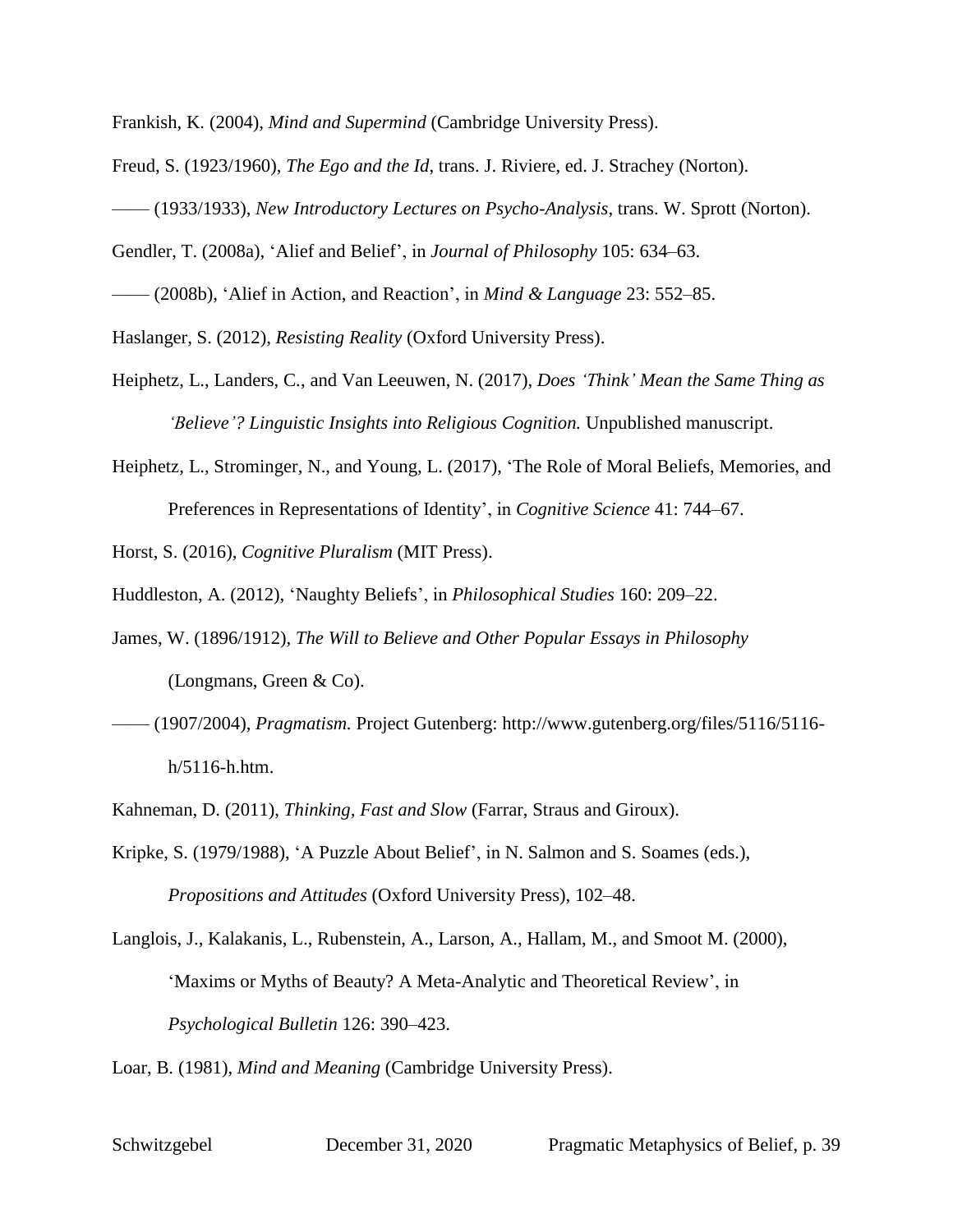- Mandelbaum, E. (2016), 'Attitude, Inference, Association: On the Propositional Structure of Implicit Bias', in *Noûs* 50: 629–58.
- Marley-Payne, J. (2015), 'Against Intellectualism About Belief', in *Minds Online* conference: http://mindsonline.philosophyofbrains.com/author/marley\_pmit-edu.

Matthews, R. (2007), *The Measure of Mind* (Oxford University Press).

Millikan, R. (1984), *Language, Thought, and Other Biological Categories* (MIT Press).

- Myers-Schulz, B., and Schwitzgebel, E. (2013), 'Knowing that P Without Believing that P', in *Noûs* 47: 371–84.
- Nichols, S., and Stich, S. (2003), *Mindreading* (Oxford University Press).
- Nietzsche, F. (1886/1966), *Beyond Good and Evil*, trans. W. Kaufmann (Vintage).
- Novaes, C. (2018), 'Carnapian Explication and Ameliorative Analysis: A Systematic Comparison', in *Synthese* 197: 1011–34.
- Page, S. (2006), 'Mind-Independence Disambiguated: Separating the Meat from the Straw in the Realism/Anti-Realism Debate', in *Ratio* 9: 321–35.
- Peirce, C. (1877), 'The Fixation of Belief', in *Popular Science Monthly* 12/Nov: 1–15.
- —— (1878), 'How to Make Our Ideas Clear', in *Popular Science Monthly* 12/Jan: 286–302.
- Plunkett, D. (2015), 'Which Concepts Should We Use? Metalinguistic Negotiations and the Methodology of Philosophy', in *Inquiry* 58: 828–74.
- Plunkett, D., and Sundell, T. (2013), 'Disagreement and the Semantics of Normative and Evaluative Terms', in *Philosophers' Imprint* 13/23. URL:

https://www.dartmouth.edu/~plunkett/disagreement-and-the-semant.pdf.

Poslajko, K. (forthcoming), 'The Lycan-Stich Argument and the Plasticity of "Belief"', in *Erkenntnis.*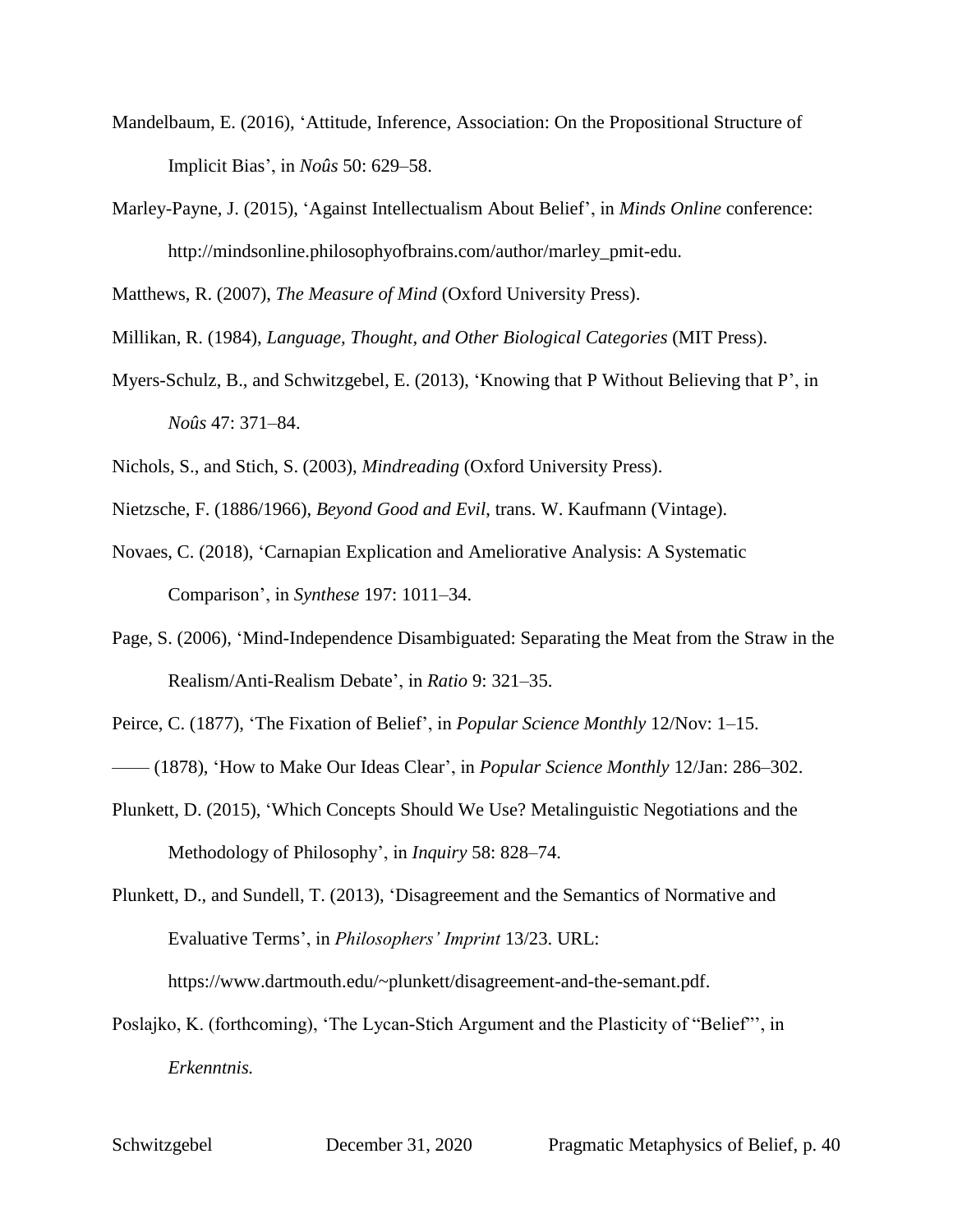Putnam, H. (1990), *Realism with a Human Face*, ed. J. Conant (Harvard University Press).

- Quilty-Dunn, J., and Mandelbaum, E. (2018), 'Against Dispositionalism: Belief in Cognitive Science', in *Philosophical Studies* 175: 2353–72.
- Rorty, R. (1980/2010), 'Pragmatism, Relativism, and Irrationalism', in C. Vorparil and R. Bernstein (eds.), *The Rorty Reader* (Wiley-Blackwell), 111–21.
- —— (1993/2010), 'Putnam and the Relativist Menace', in C. Vorparil and R. Bernstein (eds.), *The Rorty Reader* (Wiley-Blackwell), 180–94.

Rudder Baker, L. (1995), *Explaining Attitudes* (Cambridge University Press).

- Ryle, G. (1949), *The Concept of Mind* (Barnes & Noble).
- Saul, J. (2013), 'Implicit Bias, Stereotype Threat, and Women in Philosophy', in K. Hutchison and F. Jenkins (eds.), *Women in Philosophy* (Oxford University Press), 39–60.
- Scaife, R., Stafford, T., Bunge, A., and Holroyd, J. (2016), *The Effects of Moral Interactions on Implicit Bias.* Unpublished manuscript.
- Schwitzgebel, E. (2001), 'In-Between Believing', in *Philosophical Quarterly* 51: 56–62.
- —— (2002), 'A Phenomenal, Dispositional Account of Belief', in *Noûs* 36: 249–75.
- —— (2006/2015), 'Belief', in *Stanford Encyclopedia of Philosophy* (Summer 2015 edition)*.* URL: https://plato.stanford.edu/entries/belief/.
- —— (2010), 'Acting Contrary to Our Professed Beliefs, or the Gulf Between Occurrent Judgment and Dispositional Belief', in *Pacific Philosophical Quarterly* 91: 531–53.
- —— (2011), 'Knowing Your Own Beliefs', in *Canadian Journal of Philosophy*, supplement 35:  $41-62.$
- —— (2013), 'A Dispositional Approach to Attitudes: Thinking Outside of the Belief Box', in N. Nottelmann (ed.), *Belief* (Palgrave), 75–99.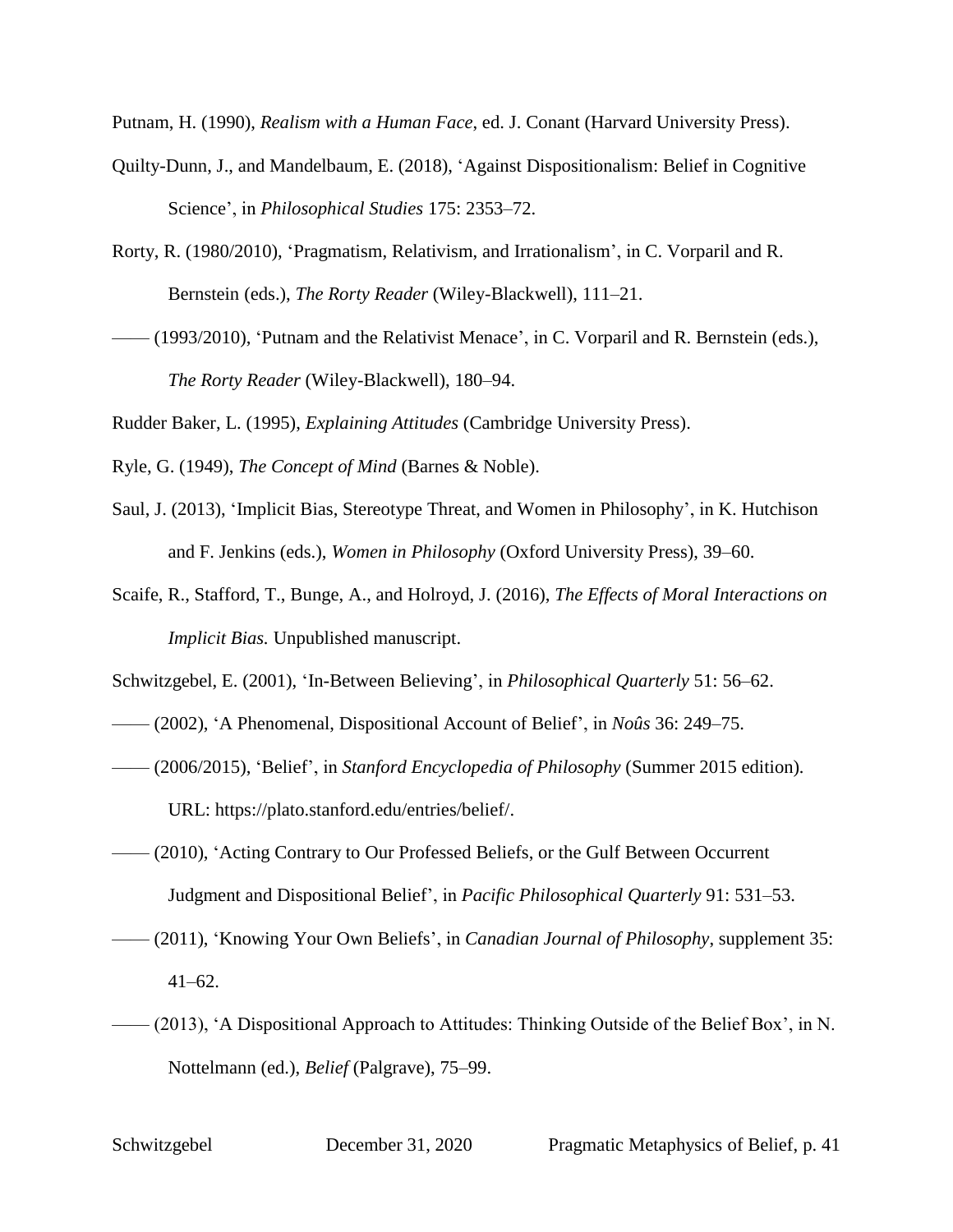—— (2019), 'Aiming for Moral Mediocrity', in *Res Philosophica* 96: 347–68.

Searle, J. (1983), *Intentionality* (Cambridge University Press).

- Sellars, W. (1956/2000), 'Empiricism and the Philosophy of Mind', in W. deVries and T. Triplett (eds.), *Knowledge, Mind, and the Given* (Hackett), 205–76.
- —— (1969), 'Language as Thought and Communication', in *Philosophy & Phenomenological Research* 29: 506–27.
- Shoemaker, S. (2009), 'Self-Intimation and Second-Order Belief', in *Erkenntnis* 71: 35–51.

Sommers, F. (2009), 'Dissonant Beliefs', in *Analysis* 69: 267–74.

Squire, L. (2004), 'Memory Systems of the Brain: A Brief History and Current Perspective', in *Neurobiology of Learning and Memory* 82: 171–7.

Stalnaker, R. (1984), *Inquiry* (MIT Press).

- Smith, A. (2005), 'Responsibility for Attitudes: Activity and Passivity in Mental Life', in *Ethics* 115: 236–71.
- —— (2008), 'Control, Responsibility, and Moral Assessment', in *Philosophical Studies* 138: 367–92.

Smith, W. (1977), *Belief and History* (University of Virginia Press).

- Talavos, S., Mavor, K., and Perrett, D. (2016), 'Blinded by Beauty: Attractiveness Bias and Accurate Perceptions of Academic Performance', in *PLoS One* 11/2. URL: https://journals.plos.org/plosone/article?id=10.1371/journal.pone.0148284.
- Thomasson, A. (2017), 'Metaphysical Disputes and Metalinguistic Negotiation', in *Analytic Philosophy* 58: 1–28.
- Wang Yangming (c. 1500/2009), 'Wang Yangming', in *Readings from the Lu-Wang School of Neo-Confucianism*, trans. P. Ivanhoe (Hackett).